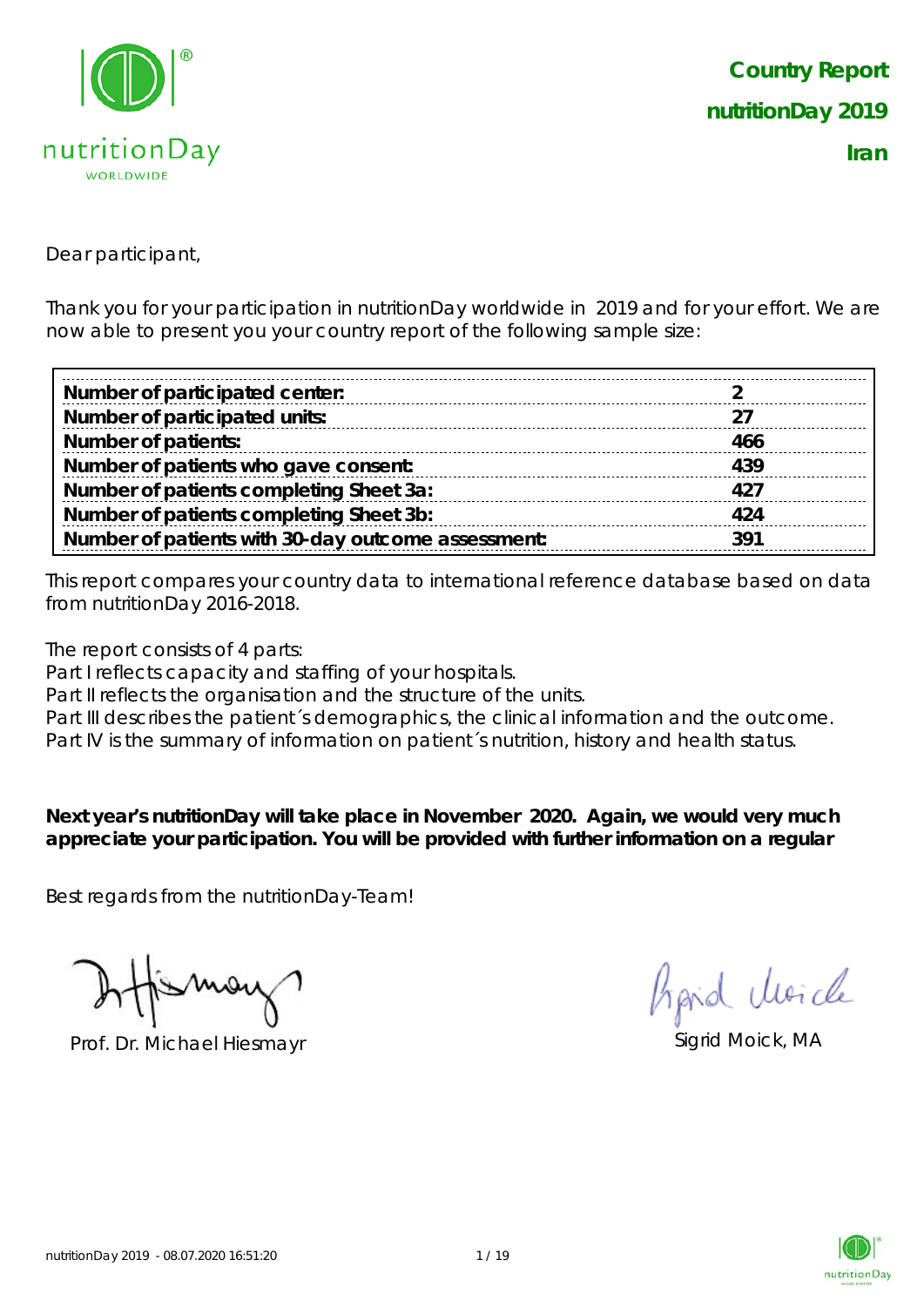## *I. Hospital capacity and staffing ("Hospital sheet")*

|                                                                                    | <b>YOUR RESULTS</b>      | <b>REFERENCE RESULTS</b> |
|------------------------------------------------------------------------------------|--------------------------|--------------------------|
| 1. Total number of beds in hospital                                                | 881 [849-912]            | 333 [194-630]            |
| 2. Total number of admissions in the hospital last<br>year                         | 48912 [45456-52367]      | 18005 [9101-36130]       |
|                                                                                    |                          |                          |
| 3. Total number of staff in the hospital                                           |                          |                          |
| <b>Total medical doctors</b>                                                       | 166 [148-185]            | 173 [80-399]             |
| <b>Medical specialists</b>                                                         | 139 [114-164]            | 116 [53-250]             |
| Medical non-specialists                                                            | $10[8-12]$               | 37 [14-84]               |
| <b>Nurses</b>                                                                      | 989 [866-1111]           | 420 [183-836]            |
| <b>Dieticians</b>                                                                  | $5[3-6]$                 | $5[2-9]$                 |
| <b>Nutritionists</b>                                                               | $3[3-4]$                 | $1 [0-4]$                |
| Pharmacists                                                                        | $8[7-9]$                 | 7 [4-21]                 |
| Kitchen staff                                                                      | 55 [48-63]               | 31 [15-59]               |
|                                                                                    |                          |                          |
| <b>Full time equivalent</b>                                                        |                          |                          |
| <b>Total medical doctors</b>                                                       | 69 [69-69]               | 148 [60-373]             |
| <b>Medical specialists</b>                                                         | 47 [47-47]               | 98 [45-251]              |
| Medical non-specialists                                                            |                          | 36 [11-99]               |
| <b>Nurses</b>                                                                      |                          | 364 [180-788]            |
| <b>Dieticians</b>                                                                  | $\overline{\phantom{a}}$ | $5[2-8]$                 |
| <b>Nutritionists</b>                                                               |                          | $1[0-3]$                 |
| Pharmacists                                                                        |                          | $6[3-18]$                |
| Kitchen staff                                                                      |                          | 29 [15-55]               |
|                                                                                    |                          |                          |
| 4. Does the hospital have a nutrition care strategy?                               | 2 (100,0%) Yes           | 498 (79,4%) Yes          |
|                                                                                    |                          |                          |
| 5. Which nutrition-related standards or routine activities exist in your hospital? |                          |                          |
| Nutrition training is available                                                    | 1 (50,0%) Yes            | 434 (66,7%) Yes          |
| Nutrition steering committee is available                                          | 1 (50,0%) Yes            | 388 (59,6%) Yes          |
| Quality indicators are recorded and reported to national<br>or regional level      | 1 (50,0%) Yes            | 263 (40,4%) Yes          |
| Quality indicators are used for internal benchmarking                              | 1 (50,0%) Yes            | 337 (51,8%) Yes          |
| Patient feedback about food and food service is collected<br>using a questionnaire | 2 (100,0%) Yes           | 475 (73,0%) Yes          |
| None                                                                               | 0 (0,0%) Yes             | 30 (4,6%) Yes            |
| No answer given                                                                    | $0(0,0\%)$               | 24 (3,7%)                |

#### **6. Which codes are available /routinely used in your hospital for billing and reimbursement purposes?**

| <b>Codes available</b> |  |  |  |  |
|------------------------|--|--|--|--|
|------------------------|--|--|--|--|

Nutrition Support 1 (50,0%) Yes 313 (48,1%) Yes

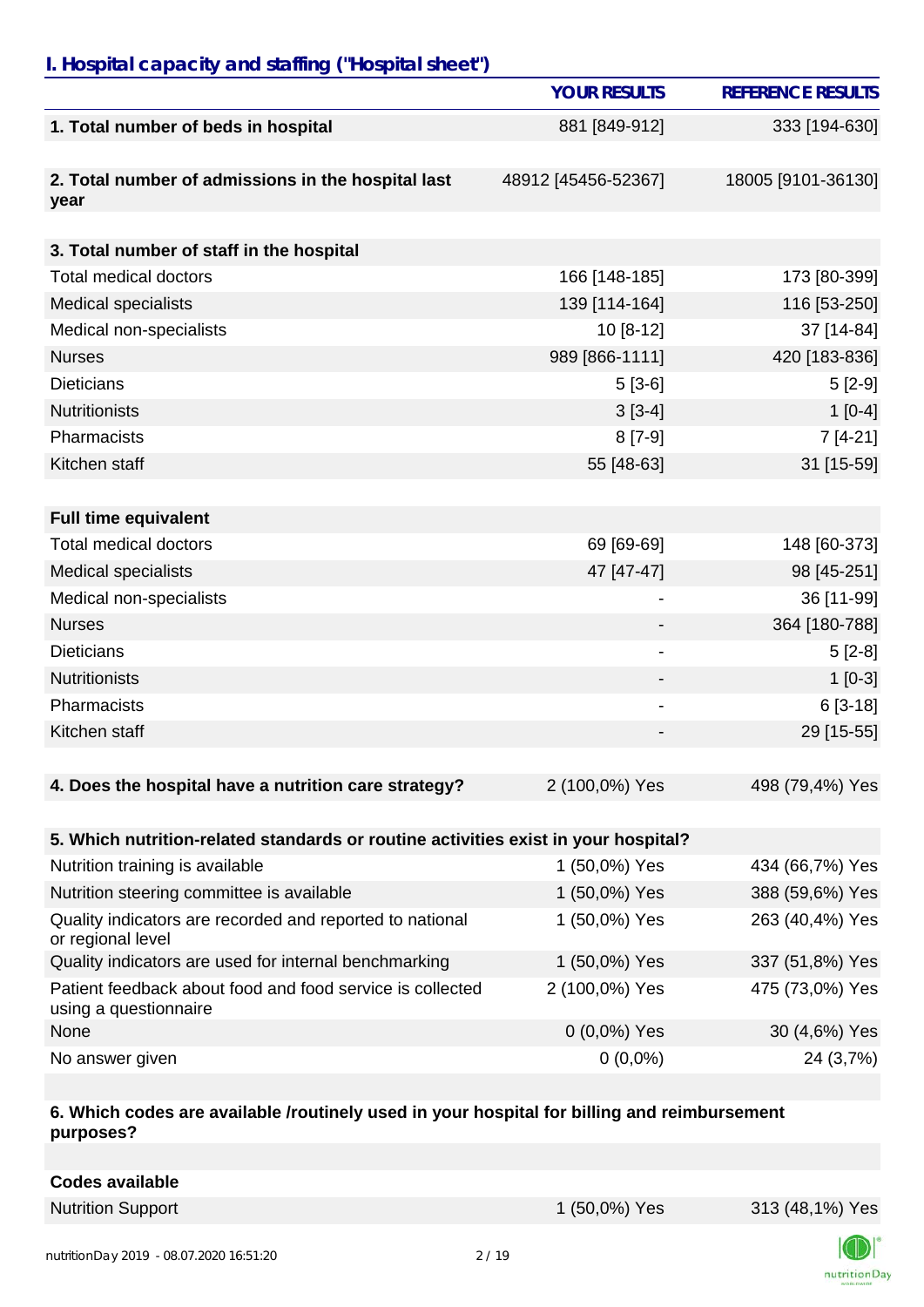| Oral nutrition supplements                                | 2 (100,0%) Yes | 239 (36,7%) Yes |
|-----------------------------------------------------------|----------------|-----------------|
| Parenteral nutrition                                      | 2 (100,0%) Yes | 375 (57,6%) Yes |
| <b>Enteral nutrition</b>                                  | 2 (100,0%) Yes | 334 (51,3%) Yes |
| Dietary counseling                                        | 1 (50,0%) Yes  | 235 (36,1%) Yes |
| Specific dietary interventions                            | 1 (50,0%) Yes  | 181 (27,8%) Yes |
| Screening for malnutrition                                | 1 (50,0%) Yes  | 187 (28,7%) Yes |
| <b>Risk of malnutrition</b>                               | 0 (0,0%) Yes   | 160 (24,6%) Yes |
| Malnutrition (in general)                                 | 0 (0,0%) Yes   | 294 (45,2%) Yes |
| Severity of malnutrition (i.e. mild, moderate, severe)    | 0 (0,0%) Yes   | 280 (43,0%) Yes |
| No information available from billing/finance/controlling | $0(0,0\%)$ Yes | 109 (16,7%) Yes |
| No answer given                                           |                | 42 (6,5%)       |
|                                                           |                |                 |
| <b>Codes routinely used</b>                               |                |                 |
| <b>Nutrition Support</b>                                  | 1 (50,0%) Yes  | 270 (41,5%) Yes |
| Oral nutrition supplements                                | 1 (50,0%) Yes  | 209 (32,1%) Yes |
| Parenteral nutrition                                      | 1 (50,0%) Yes  | 343 (52,7%) Yes |
| <b>Enteral nutrition</b>                                  | 1 (50,0%) Yes  | 307 (47,2%) Yes |
| Dietary counseling                                        | 1 (50,0%) Yes  | 198 (30,4%) Yes |
| Specific dietary interventions                            | 1 (50,0%) Yes  | 159 (24,4%) Yes |
| Screening for malnutrition                                | 1 (50,0%) Yes  | 149 (22,9%) Yes |
| <b>Risk of malnutrition</b>                               | $0(0,0\%)$ Yes | 128 (19,7%) Yes |
| Malnutrition (in general)                                 | $0(0,0\%)$ Yes | 255 (39,2%) Yes |
| Severity of malnutrition (i.e. mild, moderate, severe)    | $0(0,0\%)$ Yes | 242 (37,2%) Yes |
| No information available from billing/finance/controlling | 1 (50,0%) Yes  | 120 (18,4%) Yes |
| No answer given                                           |                | 53 (8,1%)       |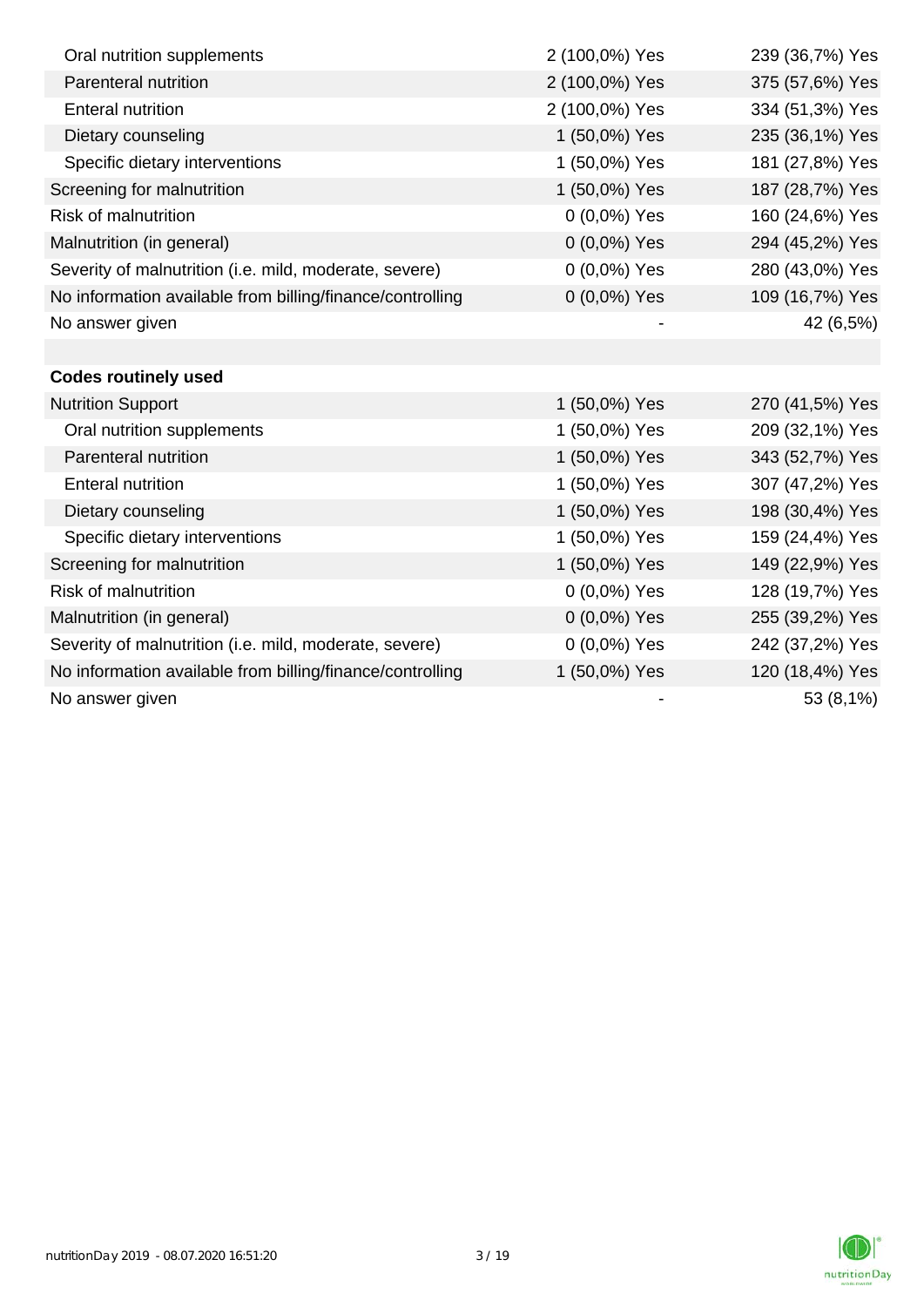### *II. Unit organisation and structures ("Sheet 1a/1b")*

|                                                                       | <b>YOUR RESULTS</b> | <b>REFERENCE RESULTS</b> |
|-----------------------------------------------------------------------|---------------------|--------------------------|
|                                                                       |                     |                          |
| Internal Medicine / General                                           | 6(22,2%)            | 21.1%                    |
| Internal Medicine / Cardiology                                        | 2(7,4%)             | 4.3%                     |
| Internal Medicine / Gastroenterology & hepatology                     | 1(3,7%)             | 7.8%                     |
| Internal Medicine / Geriatrics                                        | $0(0,0\%)$          | 9.7%                     |
| Internal Medicine / Infectious diseases                               | 1(3,7%)             | 0.6%                     |
| Internal Medicine / Nephrology                                        | $0(0,0\%)$          | 1.2%                     |
| Internal Medicine / Oncology (incl. radiotherapy)                     | 1(3,7%)             | 8.1%                     |
| Interdisciplinary                                                     | $0(0,0\%)$          | 3.4%                     |
| Long term care                                                        | $0(0,0\%)$          | 2.0%                     |
| Neurology                                                             | 2(7,4%              | 3.6%                     |
| Surgery / General                                                     | $0(0,0\%)$          | 15.7%                    |
| Surgery/ Cardiac/Vascular/Thoracic                                    | 2(7,4%)             | 1.4%                     |
| Surgery / Neurosurgery                                                | $0(0,0\%)$          | 0.9%                     |
| Surgery / Orthopedic                                                  | 1(3,7%)             | 4.2%                     |
| Trauma                                                                | 1(3,7%)             | 0.9%                     |
| Ear Nose Throat (ENT)                                                 | $0(0,0\%)$          | 1.7%                     |
| Gynecology / Obstetrics                                               | 1(3,7%)             | 1.4%                     |
| <b>Pediatrics</b>                                                     | $0(0,0\%)$          | 0.1%                     |
| Psychiatry                                                            | $0(0,0\%)$          | 0.9%                     |
| <b>Others</b>                                                         | $9(33,3\%)$         | 11.1%                    |
|                                                                       |                     |                          |
| 2. Number of registered inpatients at noon                            | 15 [9-21]           | 25 [19-32]               |
|                                                                       |                     |                          |
| 3. Total bed capacity of the unit                                     | 24 [20-39]          | 30 [24-40]               |
|                                                                       |                     |                          |
| 4. Number of each type of staff in the unit for TODAY's morning shift |                     |                          |
|                                                                       |                     |                          |
| <b>Fully trained</b>                                                  |                     |                          |
| <b>Medical doctors</b>                                                | $3[1-4]$            | $4[2-7]$                 |
| <b>Nurses</b>                                                         | $4[3-7]$            | $5[3-8]$                 |
| Nursing aides                                                         | $2[1-3]$            | $2[1-4]$                 |
| <b>Dieticians</b>                                                     | $0 [0-0]$           | $1[0-1]$                 |
| <b>Nutritionists</b>                                                  | $0 [0-0]$           | $0 [0-1]$                |
| Administrative staff                                                  | $1[1-2]$            | $1[0-1]$                 |
| Other staff involved in patient care                                  | $2[1-4]$            | $1[0-2]$                 |
|                                                                       |                     |                          |
| In training                                                           |                     |                          |

| Medical doctors  | $2[1-5]$  | $1$ [0-3] |
|------------------|-----------|-----------|
| Medical students | $1$ [1-6] | $0 [0-2]$ |
| <b>Nurses</b>    | $0 [0-1]$ | $1[0-3]$  |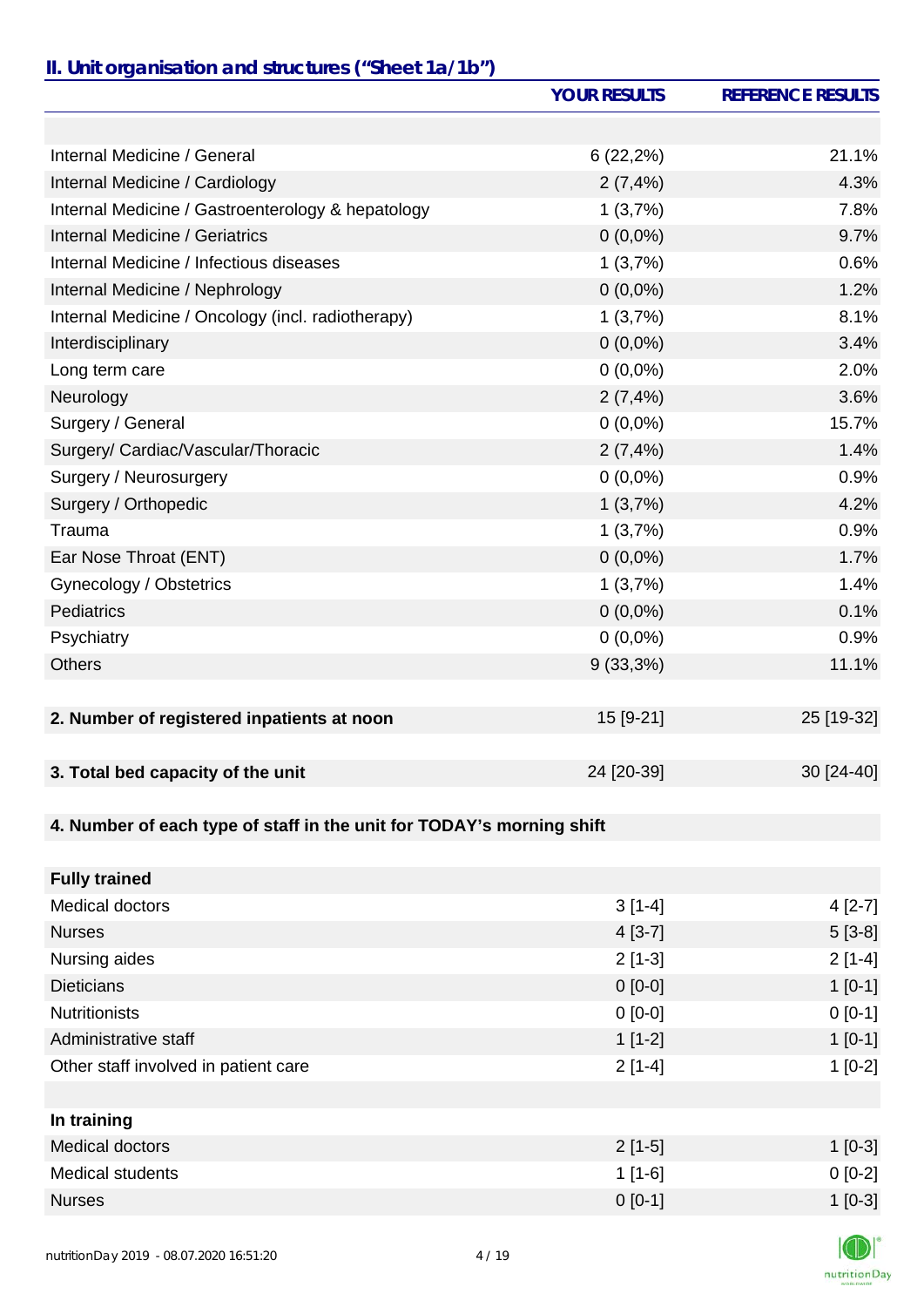| Nursing aides                                                                                       | $0[0-0]$       | $0[0-0]$         |
|-----------------------------------------------------------------------------------------------------|----------------|------------------|
| <b>Dieticians</b>                                                                                   | $0 [0-0]$      | $0[0-0]$         |
| <b>Nutritionists</b>                                                                                | $0 [0-0]$      | $0[0-0]$         |
| Other staff involved in patient care                                                                | $0$ [0-0]      | $0[0-0]$         |
|                                                                                                     |                |                  |
| 5. Is there a nutrition support team in your hospital<br>available?                                 | 21 (80,8%) Yes | 1018 (78,3%) Yes |
| 6. Does the unit have a nutrition care strategy?                                                    | 8 (30,8%) Yes  | 984 (75,7%) Yes  |
|                                                                                                     |                |                  |
| 7. Is there a person in your unit responsible for<br>nutrition care?                                | 5 (19,2%) Yes  | 922 (70,9%) Yes  |
| 8. Is there a dietician, nutritionist or dietetic assistant<br>available for your unit?             | 8 (29,6%) Yes  | 1239 (90,8%) Yes |
|                                                                                                     |                |                  |
| 9. Is specific staff responsible for providing feeding<br>assistance to patients during meal times? | 13 (50,0%) Yes | 780 (60,0%) Yes  |
|                                                                                                     |                |                  |
| 10. How do you MAINLY screen/monitor patients for<br>malnutrition?                                  |                |                  |
| At admission                                                                                        |                |                  |
| No routine screening                                                                                | 6 (22,2%) Yes  | 109 (7,6%)       |
| No fixed criteria                                                                                   | 1 (3,7%) Yes   | 21(1,5%)         |
| Experience / visual assessment only                                                                 |                | 102 (7,1%)       |
| Weighing / BMI only                                                                                 | 14 (51,9%) Yes | 201 (14,1%)      |
| Nutritional Risk Screening (NRS) 2002                                                               | 6 (22,2%) Yes  | 462 (32,3%)      |
| Malnutrition Universal Screening Tool (MUST)                                                        |                | 81 (5,7%)        |
| Malnutrition Screening tool (MST)                                                                   |                | 115 (8,0%)       |
| <b>SNAQ</b>                                                                                         |                | 13 (0,91%)       |
| Other formal tool                                                                                   |                | 249 (17,4%)      |
| I do not know                                                                                       |                | 11 (0,77%)       |
| Missing                                                                                             |                | 66 (4,6%)        |
|                                                                                                     |                |                  |
| <b>During hospital stay</b>                                                                         |                |                  |
| No routine monitoring                                                                               | 7 (25,9%) Yes  | 133 (9,3%)       |
| No fixed criteria                                                                                   | 1 (3,7%) Yes   | 118 (8,3%)       |
| Experience / visual assessment only                                                                 | 7 (25,9%) Yes  | 235 (16,4%)      |
| Weighing / BMI only                                                                                 | 10 (37,0%) Yes | 471 (32,9%)      |
| Other formal tool                                                                                   |                | 375 (26,2%)      |
| I do not know                                                                                       | 2 (7,4%) Yes   | 32(2,2%)         |
| Missing                                                                                             |                | 66 (4,6%)        |
|                                                                                                     |                |                  |
| 11a. Do you routinely use guidelines or standards for<br>nutrition care?                            | 11 (44,0%) Yes | 1043 (82,1%) Yes |

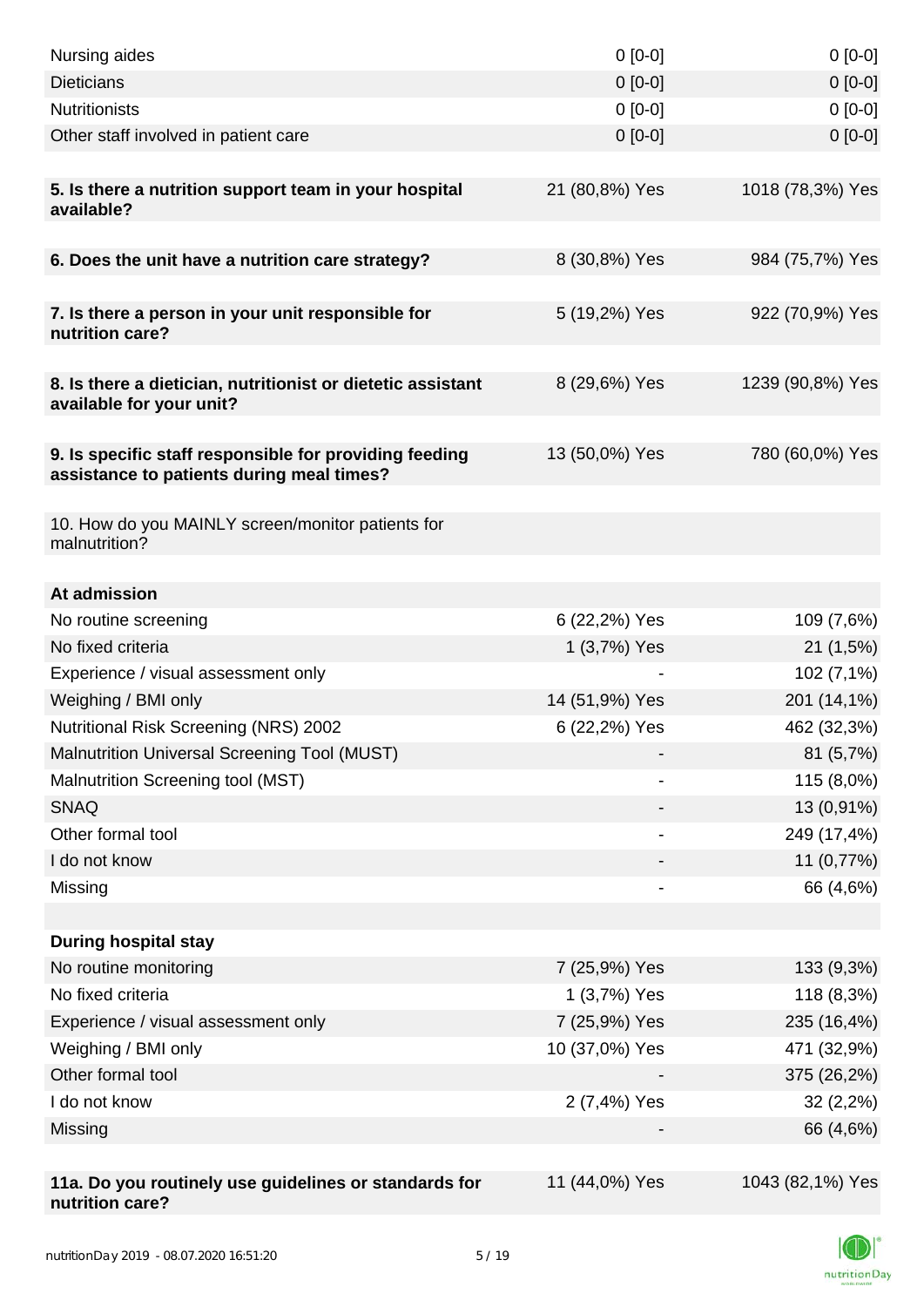| 11b. If yes, which one is mainly used?  |               |             |
|-----------------------------------------|---------------|-------------|
| International guidelines                | 5 (45,5%) Yes | 257 (24,6%) |
| National guidelines                     | 3 (27,3%) Yes | 166 (15,9%) |
| Standards on hospital level             | 2 (18,2%) Yes | 378 (36,2%) |
| Standards on unit level                 | 1 (9,1%) Yes  | 65 (6,2%)   |
| Individual patient nutrition care plans |               | 155 (14,9%) |
| Other                                   |               | $11(1,1\%)$ |
| Missing                                 | -             | $11(1,1\%)$ |
|                                         |               |             |

# **12. What is routinely done in your unit for given patient groups?**

| At risk                                                    |                |             |
|------------------------------------------------------------|----------------|-------------|
| Watchful waiting                                           | 10 (37,0%) Yes | 399 (27,9%) |
| Discuss nutrition care activities during ward rounds       | 10 (37,0%) Yes | 614 (42,9%) |
| Develop an individual nutrition care plan                  | 14 (51,9%) Yes | 720 (50,3%) |
| Initiate treatment / nutrition intervention                | 11 (40,7%) Yes | 820 (57,3%) |
| Consult a nutrition expert (dietician, nutritionist, etc.) | 17 (63,0%) Yes | 828 (57,9%) |
| Consult a medical professional                             | 11 (40,7%) Yes | 505 (35,3%) |
| Calculate energy requirements                              | 9 (33,3%) Yes  | 652 (45,6%) |
| Calculate protein requirements                             | 9 (33,3%) Yes  | 630 (44,1%) |
|                                                            |                |             |
| <b>Malnourished</b>                                        |                |             |
| Watchful waiting                                           | 2 (7,4%) Yes   | 280 (19,6%) |
| Discuss nutrition care activities during ward rounds       | 6 (22,2%) Yes  | 675 (47,2%) |
| Develop an individual nutrition care plan                  | 8 (29,6%) Yes  | 792 (55,4%) |
| Initiate treatment / nutrition intervention                | 7 (25,9%) Yes  | 884 (61,8%) |
| Consult a nutrition expert (dietician, nutritionist, etc.) | 11 (40,7%) Yes | 823 (57,6%) |
| Consult a medical professional                             | 7 (25,9%) Yes  | 579 (40,5%) |
| Calculate energy requirements                              | 5 (18,5%) Yes  | 763 (53,4%) |
| Calculate protein requirements                             | 5 (18,5%) Yes  | 745 (52,1%) |
|                                                            |                |             |
| <b>Every patient</b>                                       |                |             |
| Watchful waiting                                           | 5 (18,5%) Yes  | 700 (49,0%) |
| Discuss nutrition care activities during ward rounds       | 6 (22,2%) Yes  | 358 (25,0%) |
| Develop an individual nutrition care plan                  | 3 (11,1%) Yes  | 250 (17,5%) |
| Initiate treatment / nutrition intervention                | 5 (18,5%) Yes  | 197 (13,8%) |
| Consult a nutrition expert (dietician, nutritionist, etc.) | 4 (14,8%) Yes  | 264 (18,5%) |
| Consult a medical professional                             | 9 (33,3%) Yes  | 307 (21,5%) |
| Calculate energy requirements                              | 5 (18,5%) Yes  | 186 (13,0%) |
| Calculate protein requirements                             | 5 (18,5%) Yes  | 168 (11,7%) |
|                                                            |                |             |
| <b>Never</b>                                               |                |             |
| Watchful waiting                                           | 8 (29,6%) Yes  | 105(7,3%)   |

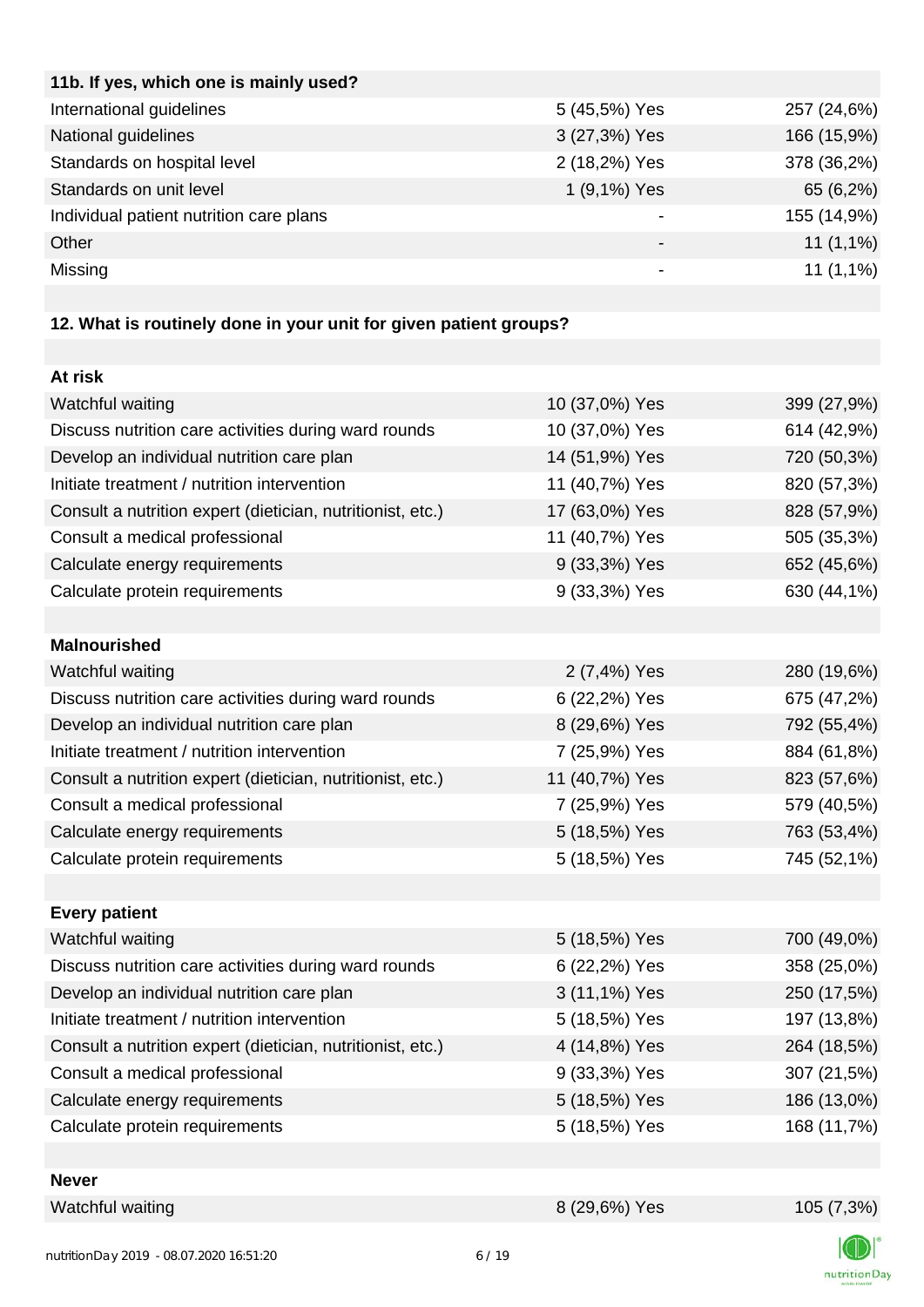| Discuss nutrition care activities during ward rounds               | 7 (25,9%) Yes            | 77 (5,4%)    |
|--------------------------------------------------------------------|--------------------------|--------------|
| Develop an individual nutrition care plan                          | 7 (25,9%) Yes            | 62 (4,3%)    |
| Initiate treatment / nutrition intervention                        | 8 (29,6%) Yes            | 19 (1,3%)    |
| Consult a nutrition expert (dietician, nutritionist, etc.)         | 1 (3,7%) Yes             | 20 (1,4%)    |
| Consult a medical professional                                     | 4 (14,8%) Yes            | 146 (10,2%)  |
| Calculate energy requirements                                      | 10 (37,0%) Yes           | 141 (9,9%)   |
| Calculate protein requirements                                     | 9 (33,3%) Yes            | 165 (11,5%)  |
|                                                                    |                          |              |
| I do not know                                                      |                          |              |
| Watchful waiting                                                   | 3 (11,1%) Yes            | 71 (5,0%)    |
| Discuss nutrition care activities during ward rounds               | 2 (7,4%) Yes             | 54 (3,8%)    |
| Develop an individual nutrition care plan                          | 1 (3,7%) Yes             | 41 (2,9%)    |
| Initiate treatment / nutrition intervention                        | 1 (3,7%) Yes             | 34 (2,4%)    |
| Consult a nutrition expert (dietician, nutritionist, etc.)         | 1 (3,7%) Yes             | 33(2,3%)     |
| Consult a medical professional                                     | 1 (3,7%) Yes             | 86 (6,0%)    |
| Calculate energy requirements                                      |                          | 65 (4,5%)    |
| Calculate protein requirements                                     |                          | 71 (5,0%)    |
|                                                                    |                          |              |
| 13. When do you routinely weigh your patients?                     |                          |              |
| at admission                                                       | 22 (81,5%) Yes           | 928 (64,9%)  |
| Within 24 hours                                                    |                          | 210 (14,7%)  |
| Within 48 hours                                                    |                          | 79 (5,5%)    |
| Within 72 hours                                                    | $\overline{\phantom{a}}$ | 39 (2,7%)    |
| Every week                                                         | 1 (3,7%) Yes             | 627 (43,8%)  |
| Occasionally                                                       | 2 (7,4%) Yes             | 158 (11,0%)  |
| When requested                                                     | 4 (14,8%) Yes            | 728 (50,9%)  |
| At discharge                                                       |                          | 67 (4,7%)    |
| Never                                                              | 3 (11,1%) Yes            | $17(1,2\%)$  |
| I do not know                                                      |                          | 6(0,42%)     |
| No answer given                                                    | 3(16,7%)                 | 69 (4,8%)    |
|                                                                    |                          |              |
| 14. What do you do to support adequate food intake of patients?    |                          |              |
| Offer additional meals or in between snacks                        | 14 (51,9%) Yes           | 1096 (76,6%) |
| Offer meal choices                                                 | 2 (7,4%) Yes             | 1055 (73,8%) |
| Offer different portion sizes                                      | 3 (11,1%) Yes            | 934 (65,3%)  |
| Consider food presentation                                         |                          | 502 (35,1%)  |
| Change food texture/consistency as needed                          | 1 (3,7%) Yes             | 1175 (82,2%) |
| Consider patient problems with eating and drinking                 | 13 (48,1%) Yes           | 1166 (81,5%) |
| Ensure that mealtimes are undisturbed/protected<br>mealtime policy | 3 (11,1%) Yes            | 324 (22,7%)  |
| Promote positive eating environment                                | 1 (3,7%) Yes             | 419 (29,3%)  |
| Consider cultural/religious preferences                            |                          | 903 (63,1%)  |
| Consider patient allergies / intolerances                          | 14 (51,9%) Yes           | 1045 (73,1%) |
| Other                                                              | 2 (7,4%) Yes             | 103 (7,2%)   |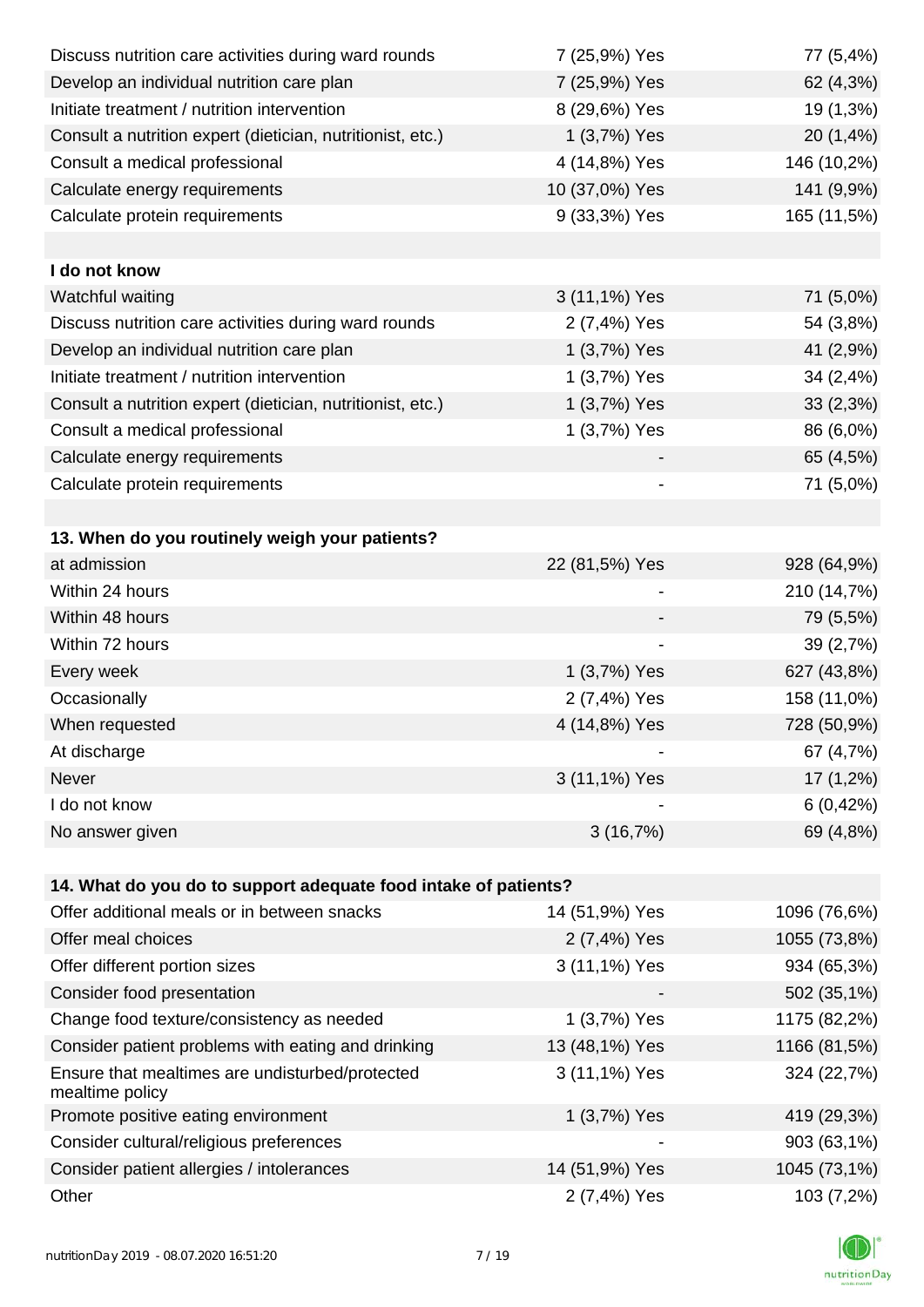| I do not know                                                                        |                | 26 (1,8%)                                                             |
|--------------------------------------------------------------------------------------|----------------|-----------------------------------------------------------------------|
| No answer given                                                                      |                | 67 (4,7%)                                                             |
|                                                                                      |                |                                                                       |
| 15. Which nutrition-related standards or routine activities exist in your unit?      |                |                                                                       |
| Nutrition training is available                                                      | 17 (63,0%) Yes | 821 (57,4%)                                                           |
| Reporting of nutrition related information to hospital<br>managers                   | 17 (63,0%) Yes | 608 (42,5%)                                                           |
| Quality indicators are recorded and reported to national<br>or regional level        | 11 (40,7%) Yes | 448 (31,3%)                                                           |
| Quality indicators are used for internal benchmarking                                | 12 (44,4%) Yes | 513 (35,9%)                                                           |
| Patient feedback about food and food service is collected<br>using a questionnaire   | 14 (51,9%) Yes | 884 (61,8%)                                                           |
| None                                                                                 | 3 (11,1%) Yes  | 41 (2,9%)                                                             |
| I do not know                                                                        | 4 (14,8%) Yes  | 61 (4,3%)                                                             |
| No answer given                                                                      | 1(3,7%)        | 151 (10,6%)                                                           |
|                                                                                      |                |                                                                       |
| 16. At admission what is asked and documented?                                       |                |                                                                       |
| Change in weight                                                                     | 19 (70,4%) Yes | 1104 (77,2%)                                                          |
| Eating habits/difficulties                                                           | 11 (40,7%) Yes | 1041 (72,8%)                                                          |
| Nutrition before admission                                                           | 9 (33,3%) Yes  | 823 (57,6%)                                                           |
| None                                                                                 | 1 (3,7%) Yes   | 18 (1,3%)                                                             |
| I do not know                                                                        | 1 (3,7%) Yes   | 33(2,3%)                                                              |
| No answer given                                                                      | 1(3,7%)        | 153 (10,7%)                                                           |
|                                                                                      |                |                                                                       |
| 17. On what forms is there a specific part about eating, nutrition or malnutrition?  |                |                                                                       |
|                                                                                      |                |                                                                       |
|                                                                                      |                |                                                                       |
| a. Patient Record has a section for                                                  |                |                                                                       |
| indicating if the patient is malnourished or at risk of<br>malnutrition              | 15 (55,6%) Yes |                                                                       |
| nutrition treatment                                                                  | 6 (22,2%) Yes  |                                                                       |
| None                                                                                 | 4 (14,8%) Yes  | 65 (4,5%)                                                             |
| I do not know                                                                        | 2 (7,4%) Yes   |                                                                       |
|                                                                                      |                |                                                                       |
| b. Discharge Letter                                                                  |                |                                                                       |
| summarizes nutrition treatment received during stay                                  | 4 (14,8%) Yes  |                                                                       |
| makes future nutrition-related recommendations                                       | 9 (33,3%) Yes  | 816 (57,1%)                                                           |
| None                                                                                 | 8 (29,6%) Yes  | 1037 (72,5%)<br>837 (58,5%)<br>42 (2,9%)<br>592 (41,4%)<br>137 (9,6%) |
| I do not know                                                                        | 7 (25,9%) Yes  | 128 (9,0%)                                                            |
|                                                                                      |                |                                                                       |
| 18. Do you provide brochures about malnutrition to<br>at risk/malnourished patients? | 8 (33,3%) Yes  | 519 (45,2%) Yes                                                       |
|                                                                                      |                |                                                                       |
| 19. Who filled in this sheet?                                                        |                |                                                                       |
| <b>Head staff</b>                                                                    | 3 (11,1%) Yes  |                                                                       |
| Dietician                                                                            | 9 (33,3%) Yes  |                                                                       |
| <b>Nurse</b>                                                                         | 17 (63,0%) Yes | 411 (28,7%)<br>717 (50,1%)<br>388 (27,1%)                             |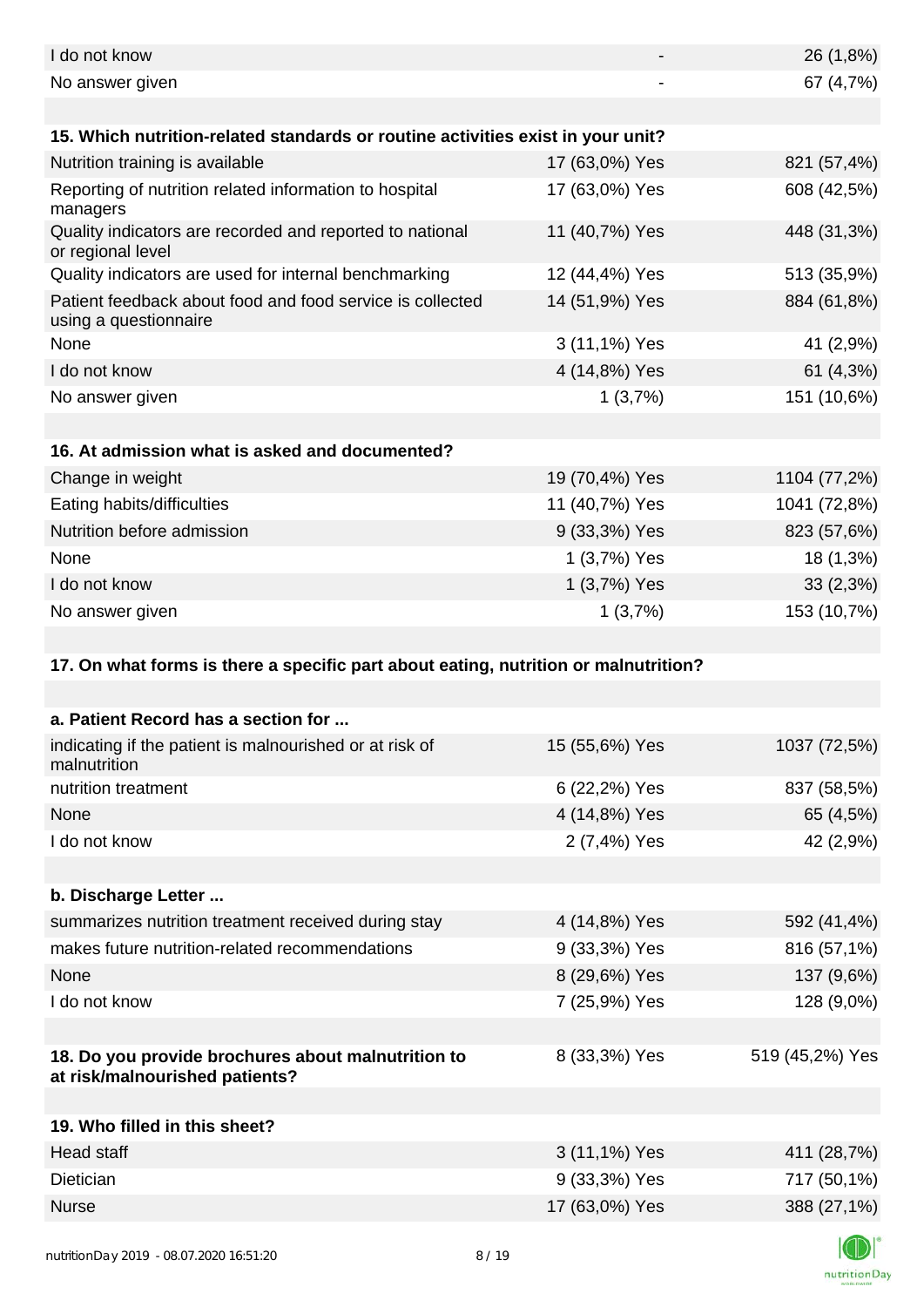| Physician            | $\overline{\phantom{0}}$ | 175 (12,2%) |
|----------------------|--------------------------|-------------|
| Administrative staff | 2 (7,4%) Yes             | 13 (0,91%)  |
| Other                | $\overline{\phantom{0}}$ | 71 (5,0%)   |
| None                 | $\overline{\phantom{0}}$ |             |
| I do not know        | $\overline{\phantom{a}}$ | 15 (1,0%)   |

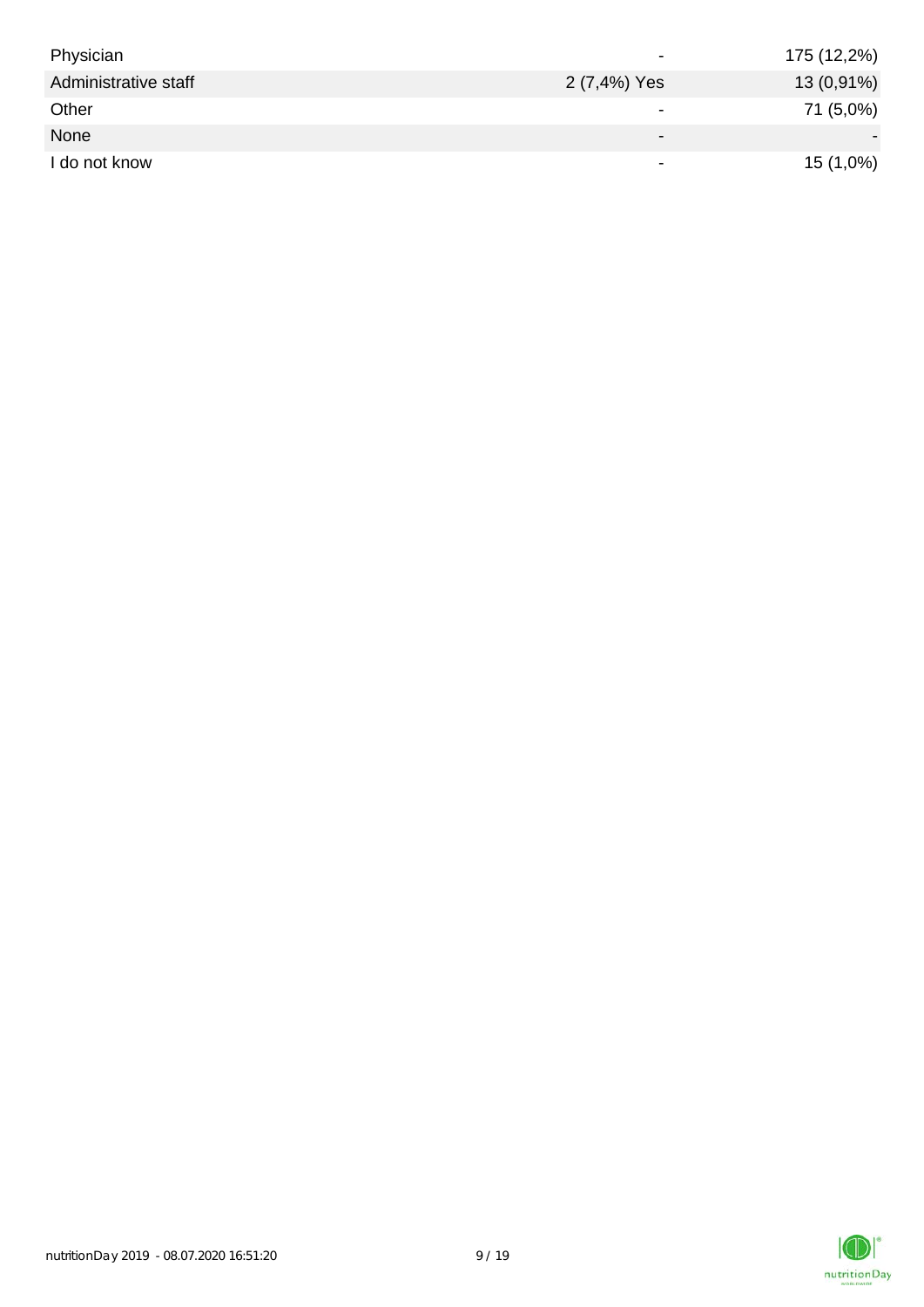|                                                                                         | <b>YOUR RESULTS</b> | <b>REFERENCE RESULTS</b> |
|-----------------------------------------------------------------------------------------|---------------------|--------------------------|
|                                                                                         |                     |                          |
| Total                                                                                   | 439                 | 27195                    |
| Age                                                                                     | 54 [36-67]          | 67 [53-78]               |
| Female                                                                                  | 220 (50,1%)         | 13525 (49,7%)            |
| Weight                                                                                  | $68,5 \pm 16,8$     | $69,9 \pm 18,9$          |
| Height                                                                                  | $166 + 10$          | $165 \pm 10$             |
| <b>BMI</b>                                                                              | $24,9+5,9$          | $25,5+5,9$               |
|                                                                                         |                     |                          |
| 1. This hospital admission was                                                          |                     |                          |
| planned                                                                                 | 178 (40,5%)         | 9881 (36,3%)             |
| an emergency                                                                            | 251 (57,2%)         | 14977 (55,1%)            |
| I do not know                                                                           | 10 (2,3%)           | 2337 (8,6%)              |
| No answer given                                                                         |                     |                          |
|                                                                                         |                     |                          |
| 2a. Diagnosis at admission                                                              |                     |                          |
| 0100 Infectious and parasitic diseases                                                  | 62 (14,1%)          | 2442 (9,0%)              |
| 0200 Neoplasms                                                                          | 17 (3,9%)           | 4873 (17,9%)             |
| 0300 Blood and bloodforming organs and the immune<br>mechanism                          | 39 (8,9%)           | 1724 (6,3%)              |
| 0400 Endocrine, nutritional and metabolic diseases                                      | 22 (5,0%)           | 3266 (12,0%)             |
| 0500 Mental health                                                                      | 13 (3,0%)           | 1218 (4,5%)              |
| 0600 Nervous system                                                                     | 29 (6,6%)           | 2493 (9,2%)              |
| 0700 Eye and adnexa                                                                     | 15 (3,4%)           | 339 (1,2%)               |
| 0800 Ear and mastoid process                                                            | 7(1,6%)             | 172 (0,63%)              |
| 0900 Circulatory system                                                                 | 58 (13,2%)          | 5629 (20,7%)             |
| 1000 Respiratory system                                                                 | 69 (15,7%)          | 4217 (15,5%)             |
| 1100 Digestive system                                                                   | 105 (23,9%)         | 6840 (25,2%)             |
| 1200 Skin and subcutaneous tissue                                                       | 26 (5,9%)           | 1244 (4,6%)              |
| 1300 Musculoskeletal system and connective tissue                                       | 62 (14,1%)          | 4246 (15,6%)             |
| 1400 Genitourinary system                                                               | 42 (9,6%)           | 2809 (10,3%)             |
| 1500 Pregnancy, childbirth and the puerperium                                           | 36 (8,2%)           | 222 (0,82%)              |
| 1600 Conditions originating in the perinatal period                                     | 21 (4,8%)           | 36 (0,13%)               |
| 1700 Congenital/chromosomal abnormalities                                               | 1(0,23%)            | 52 (0,19%)               |
| 1800 Symptoms, signs, abnormal clinical/lab findings                                    | 51 (11,6%)          | 1319 (4,9%)              |
| 1900 Injury, poisoning                                                                  | 66 (15,0%)          | 724 (2,7%)               |
| 2000 External causes of morbidity and mortality (e.g.<br>transport accidents, assaults) | 42 (9,6%)           | 671 (2,5%)               |
| 2100 Factors influencing health status and contact with<br>health services              | 25 (5,7%)           | 990 (3,6%)               |
| No answer given                                                                         |                     |                          |

### **3. Which conditions/comorbidities does this patient have?**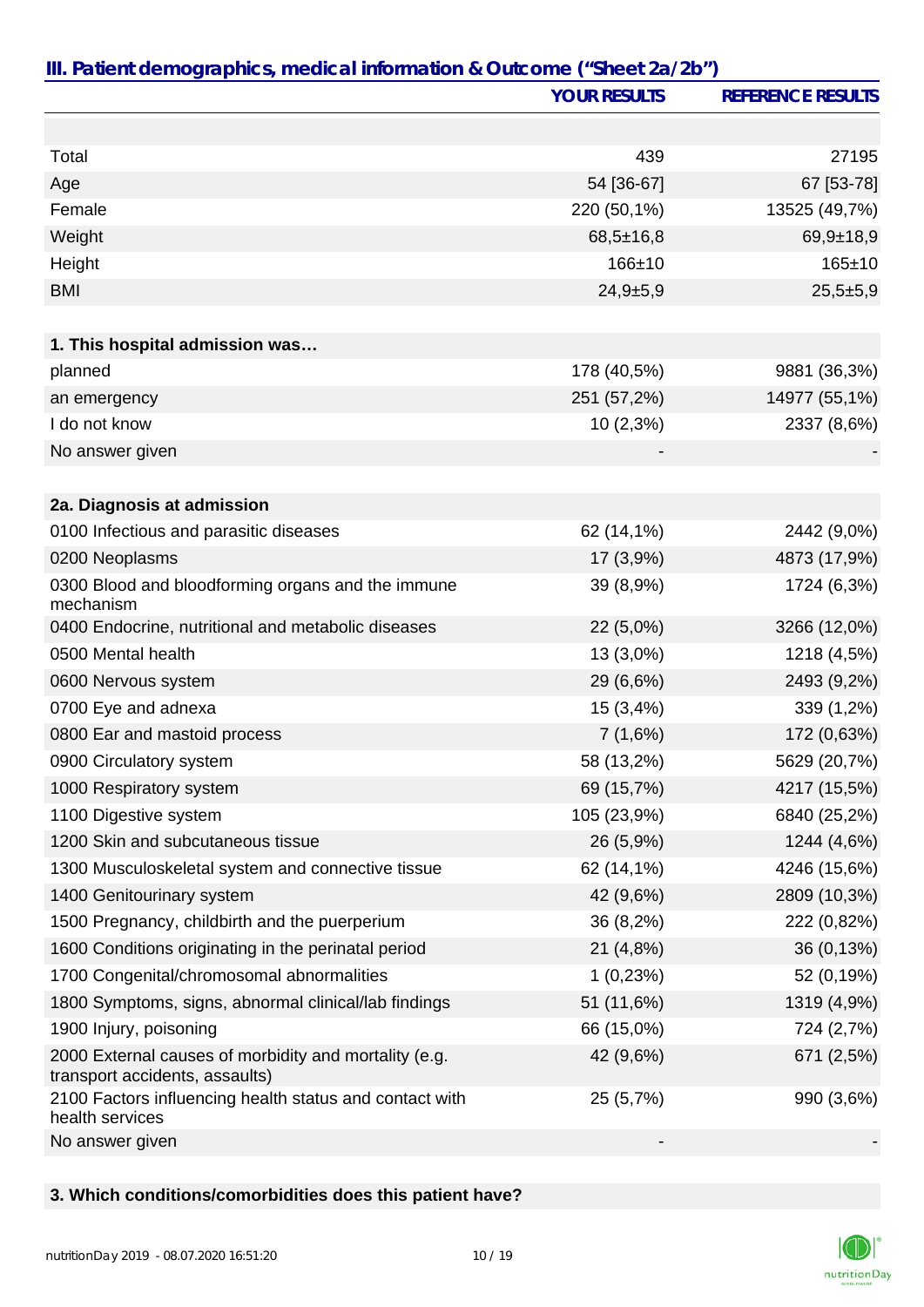| Cardiac insufficiency                                         | 80 (19,1%)  | 5264 (21,3%)  |
|---------------------------------------------------------------|-------------|---------------|
| Myocardial infarction                                         | 14 (3,4%)   | 1338 (5,5%)   |
| Chronic lung disease                                          | 42 (10,0%)  | 3466 (14,1%)  |
| Cerebral vascular disease                                     | $13(3,1\%)$ | 2274 (9,3%)   |
| Peripheral vascular disease                                   | 13(3,1%)    | 2842 (11,6%)  |
| Chronic liver disease                                         | 28 (6,7%)   | 1477 (6,1%)   |
| Chronic kidney disease                                        | 43 (10,4%)  | 2817 (11,6%)  |
| <b>Diabetes</b>                                               | 79 (19,1%)  | 5968 (24,2%)  |
| Cancer                                                        | 30(7,2%)    | 5709 (23,2%)  |
| Infection                                                     | 41 (9,8%)   | 3578 (14,6%)  |
| Dementia                                                      | 10(2,4%)    | 1229 (5,1%)   |
| Major depressive disorder                                     | $6(1,4\%)$  | 1233 (5,1%)   |
| Other chronic mental disorder                                 | 14 (3,3%)   | 1229 (5,1%)   |
| Other chronic disease                                         | 111 (26,5%) | 6369 (25,9%)  |
| None                                                          | 140 (31,9%) | 4869 (17,9%)  |
|                                                               |             |               |
| 4a. Previous operation during this hospital stay              |             |               |
| Yes, planned                                                  | 116 (26,4%) | 5304 (19,5%)  |
| Yes, acute                                                    | 53 (12,1%)  | 1634 (6,0%)   |
| <b>No</b>                                                     | 259 (59,0%) | 17917 (65,9%) |
| I do not know                                                 | 2(0,46%)    | 313 (1,2%)    |
| Missing                                                       | $9(2,1\%)$  | 2027 (7,5%)   |
|                                                               |             |               |
| Days since operation                                          | $2[1-5]$    | $3[1-11]$     |
|                                                               |             |               |
| 4b. Planned operation during this hospital stay               |             |               |
| Yes, today or tomorrow                                        | 23 (5,2%)   | 1998 (7,3%)   |
| Yes, later                                                    | 49 (11,2%)  | 1411 (5,2%)   |
| No                                                            | 357 (81,3%) | 19908 (73,2%) |
| I do not know                                                 | 2(0,46%)    | 1082 (4,0%)   |
| Missing                                                       | 8(1,8%)     | 2796 (10,3%)  |
|                                                               |             |               |
| 5. Previous ICU admission during this hospital stay?<br>(Yes) | 48 (11,0%)  | 2731 (10,6%)  |
|                                                               |             |               |
| 6. Is this patient terminally ill?                            | 25 (5,7%)   | 1729 (6,4%)   |
|                                                               |             |               |
| 7. Fluid status                                               |             |               |
| Normal                                                        | 355 (80,9%) | 20820 (76,6%) |
| Overloaded                                                    | 7(1,6%)     | 1466 (5,4%)   |
| Dehydrated                                                    | 24 (5,5%)   | 1298 (4,8%)   |
| I do not know                                                 | 53 (12,1%)  | 3611 (13,3%)  |
| Missing                                                       |             |               |

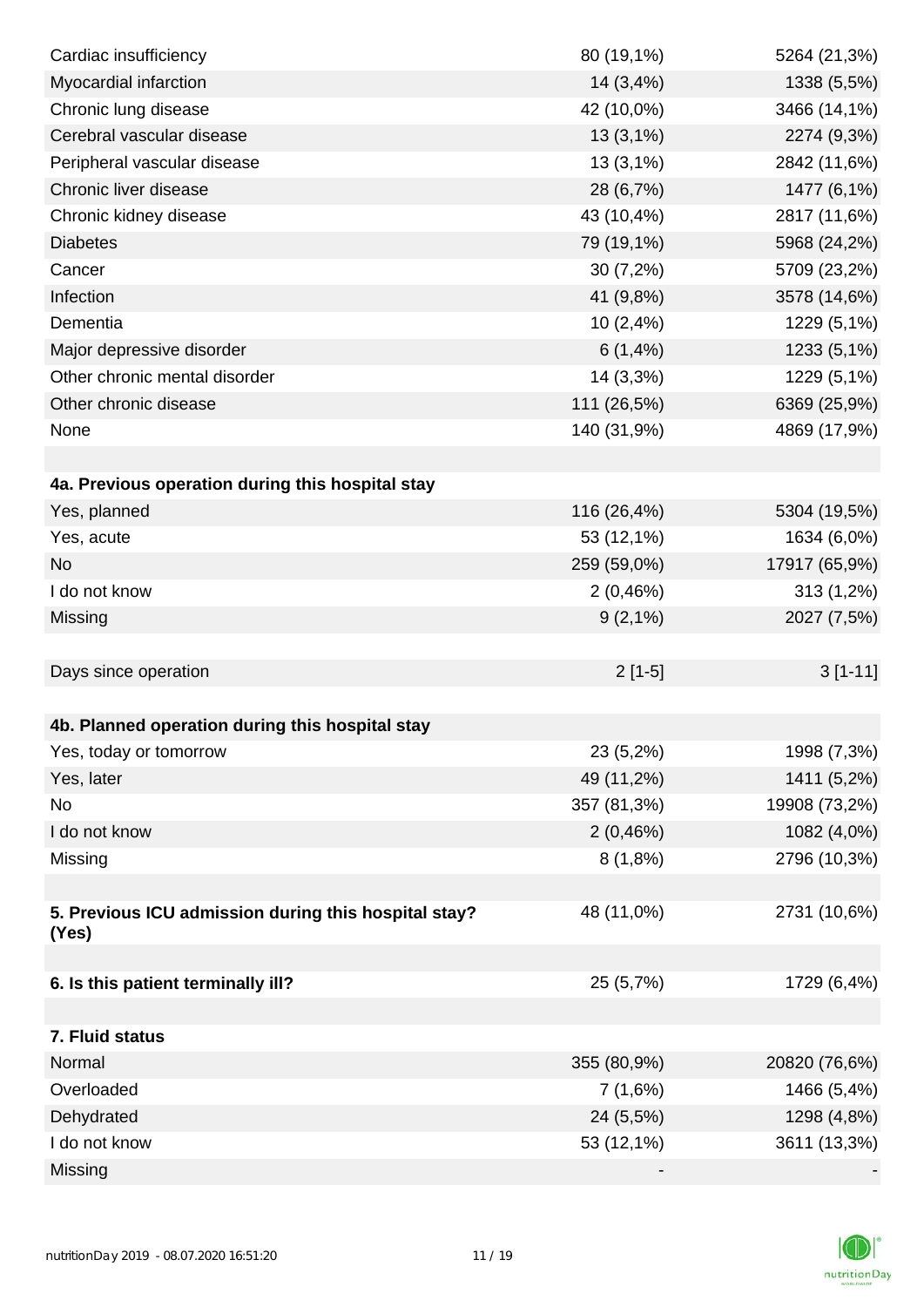| 8. Number of different medications planned                                               |             |               |
|------------------------------------------------------------------------------------------|-------------|---------------|
| Oral                                                                                     | $3[1-5]$    | $5[2-8]$      |
| Other                                                                                    | $2[1-4]$    | $2[1-4]$      |
|                                                                                          |             |               |
| 9. Was this patient identified as malnourished or at risk of malnutrition?               |             |               |
| Malnourished                                                                             | 39 (8,9%)   | 3264 (12,0%)  |
| At risk                                                                                  | 69 (15,7%)  | 4856 (17,9%)  |
| <b>No</b>                                                                                | 314 (71,5%) | 16820 (61,8%) |
| I do not know                                                                            | 17(3,9%)    | 2255 (8,3%)   |
| Missing                                                                                  |             |               |
|                                                                                          |             |               |
| 10. IV Fluids                                                                            |             |               |
| Electrolyte solution (NaCl, Ringers lactate, etc)                                        | 236 (53,8%) | 9496 (34,9%)  |
| 5% Glucose solution                                                                      | 38 (8,7%)   | 2615 (9,6%)   |
|                                                                                          |             |               |
| 11. Number of ONS drinks planned                                                         | $0[0-2]$    | $0[0-0]$      |
|                                                                                          |             |               |
| 12. Nutrition intake                                                                     |             |               |
| Regular hospital food                                                                    | 318 (72,4%) | 15788 (58,1%) |
| Fortified/enriched hospital food                                                         | 6(1,4%)     | 3133 (11,5%)  |
| Protein/energy supplement (e.g. ONS drinks)                                              | 19 (4,3%)   | 4012 (14,8%)  |
| <b>Enteral nutrition</b>                                                                 | $5(1,1\%)$  | 1315 (4,8%)   |
| Parenteral nutrition                                                                     | $4(0,91\%)$ | 1286 (4,7%)   |
| Special diet                                                                             | 83 (18,9%)  | 8834 (32,5%)  |
| None                                                                                     | 30(6,8%)    | 1283 (4,7%)   |
|                                                                                          |             |               |
| 13a. All lines and Tubes                                                                 |             |               |
| <b>Central Venous</b>                                                                    | $5(1,1\%)$  | 2360 (9,2%)   |
| Peripheral venous access                                                                 | 263 (60,0%) | 12501 (48,7%) |
| Nasogastric                                                                              | 7(1,6%)     | 680 (2,6%)    |
| Nasojejunal                                                                              |             | 135 (0,53%)   |
| Nasoduadenal                                                                             |             | 99 (0,39%)    |
| Enterostoma                                                                              | 1(0,23%)    | 126 (0,49%)   |
| Percutaneous endoscopy/surgical gastrostomy                                              | 1(0,23%)    | 234 (0,91%)   |
| Percutaneous endoscopy/surgical jejunostomy                                              | 1(0,23%)    | 95 (0,37%)    |
| None                                                                                     | 166 (37,8%) | 12303 (45,2%) |
|                                                                                          |             |               |
| 13b. Were there complications with nutrition related lines<br>and tubes since admission? |             |               |
| Yes, previously                                                                          | $4(0,91\%)$ | 362 (1,3%)    |
| Yes, ongoing                                                                             | 2(0,46%)    | 227 (0,83%)   |
| <b>No</b>                                                                                | 402 (91,6%) | 21227 (78,1%) |
| I do not know                                                                            | 10(2,3%)    | 2312 (8,5%)   |
| Missing                                                                                  | 21 (4,8%)   | 3067 (11,3%)  |

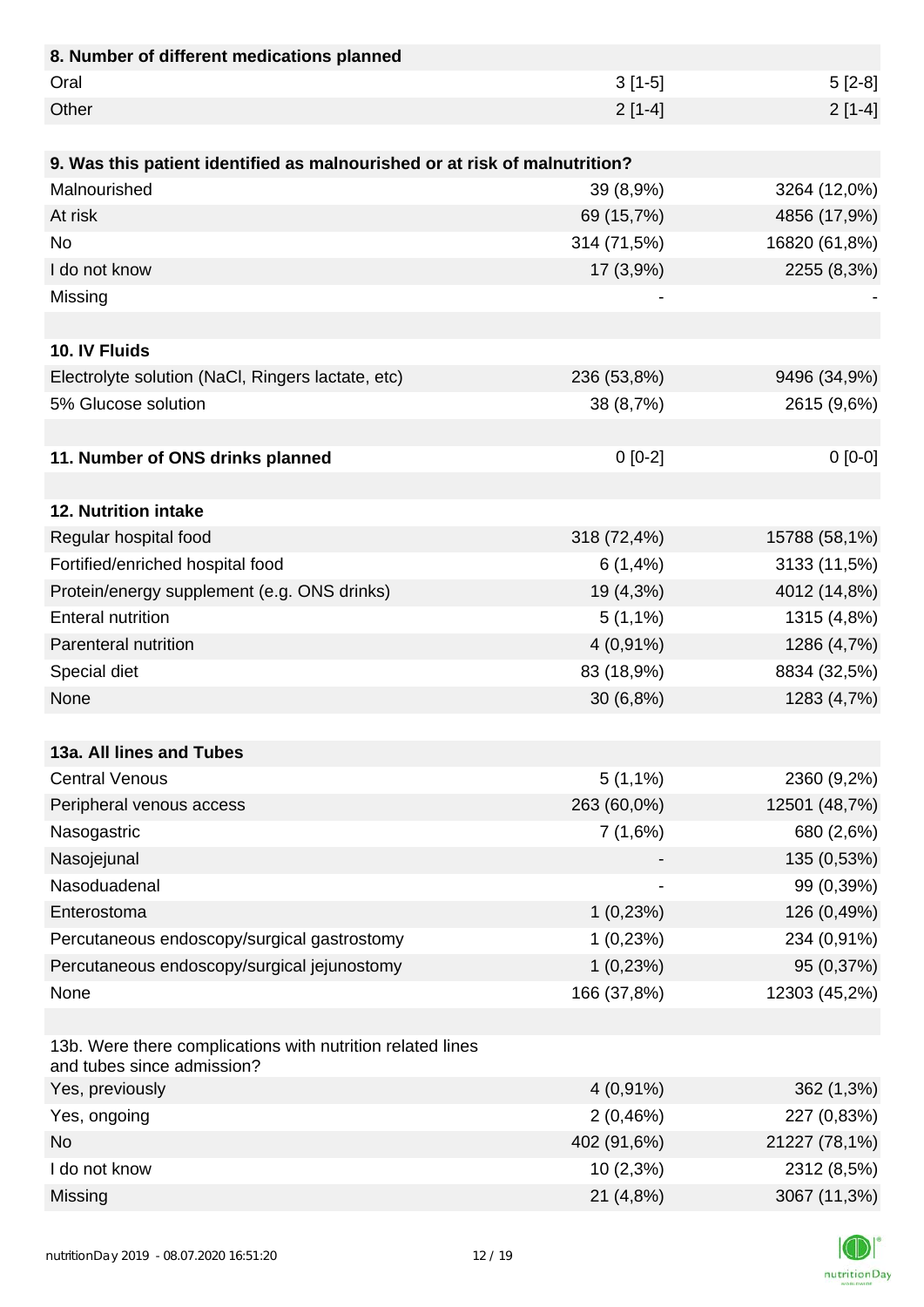| 14. Please indicate if any of the following was done for this patient since admission |             |               |
|---------------------------------------------------------------------------------------|-------------|---------------|
| Energy requirements were determined                                                   | 49 (11,2%)  | 9593 (37,3%)  |
| Protein requirements were determined                                                  | 36 (8,2%)   | 8543 (33,3%)  |
| Food/Nutrition intake was recorded in the patient record                              | 71 (16,2%)  | 11079 (43,1%) |
| Nutrition treatment plan was developed                                                | 64 (14,6%)  | 9042 (35,2%)  |
| Nutrition expert was consulted                                                        | 51 (11,6%)  | 9313 (36,3%)  |
| Malnutrition status is recorded in the patient record                                 | 69 (15,8%)  | 8238 (32,1%)  |
| None                                                                                  |             |               |
|                                                                                       |             |               |
| 15a. Energy goal                                                                      |             |               |
| $< 500$ kcal                                                                          | 19 (4,3%)   | 1046 (3,8%)   |
| 500-999 kcal                                                                          | $5(1,1\%)$  | 269 (0,99%)   |
| 1000-1499 kcal                                                                        | 103 (23,5%) | 2400 (8,8%)   |
| 1500-1999 kcal                                                                        | 198 (45,1%) | 8218 (30,2%)  |
| >=2000 kcal                                                                           | 85 (19,4%)  | 2704 (9,9%)   |
| Not determined                                                                        | 27 (6,2%)   | 8749 (32,2%)  |
| I do not know                                                                         | 1(0,23%)    | 2265 (8,3%)   |
| Missing                                                                               | 1(0,23%)    | 1544 (5,7%)   |
|                                                                                       |             |               |
| 15b. Energy intake                                                                    |             |               |
| $< 500$ kcal                                                                          | 55 (12,5%)  | 1697 (6,2%)   |
| 500-999 kcal                                                                          | 70 (15,9%)  | 1257 (4,6%)   |
| 1000-1499 kcal                                                                        | 112 (25,5%) | 3424 (12,6%)  |
| 1500-1999 kcal                                                                        | 123 (28,0%) | 5999 (22,1%)  |
| >=2000 kcal                                                                           | 50 (11,4%)  | 1448 (5,3%)   |
| Not determined                                                                        | 26 (5,9%)   | 8533 (31,4%)  |
| I do not know                                                                         | 2(0,46%)    | 3276 (12,0%)  |
| Missing                                                                               | 1(0,23%)    | 1561 (5,7%)   |
|                                                                                       |             |               |
| 16. Since admission, this patient's health status has                                 |             |               |
| Improved                                                                              | 307 (69,9%) | 12837 (47,2%) |
| Deteriorated                                                                          | 32(7,3%)    | 1433 (5,3%)   |
| Remained the same                                                                     | 84 (19,1%)  | 7057 (25,9%)  |
| This patient has just been admitted                                                   | 8(1,8%)     | 1699 (6,2%)   |
| I do not know                                                                         | 7(1,6%)     | 2663 (9,8%)   |
| Missing                                                                               | 1(0,23%)    | 1506 (5,5%)   |
|                                                                                       |             |               |
| Length of hospital stay (days)                                                        | 13 [5-24]   | 12 [6-23]     |
|                                                                                       |             |               |
| <b>Outcome Code</b>                                                                   |             |               |
| 1= Still in the hospital                                                              | 18 (4,1%)   | 2601 (9,6%)   |
| 2= Transferred to another hospital                                                    | 3(0,68%)    | 571 (2,1%)    |
| 3= Transferred to long term care                                                      |             | 1107 (4,1%)   |
|                                                                                       |             |               |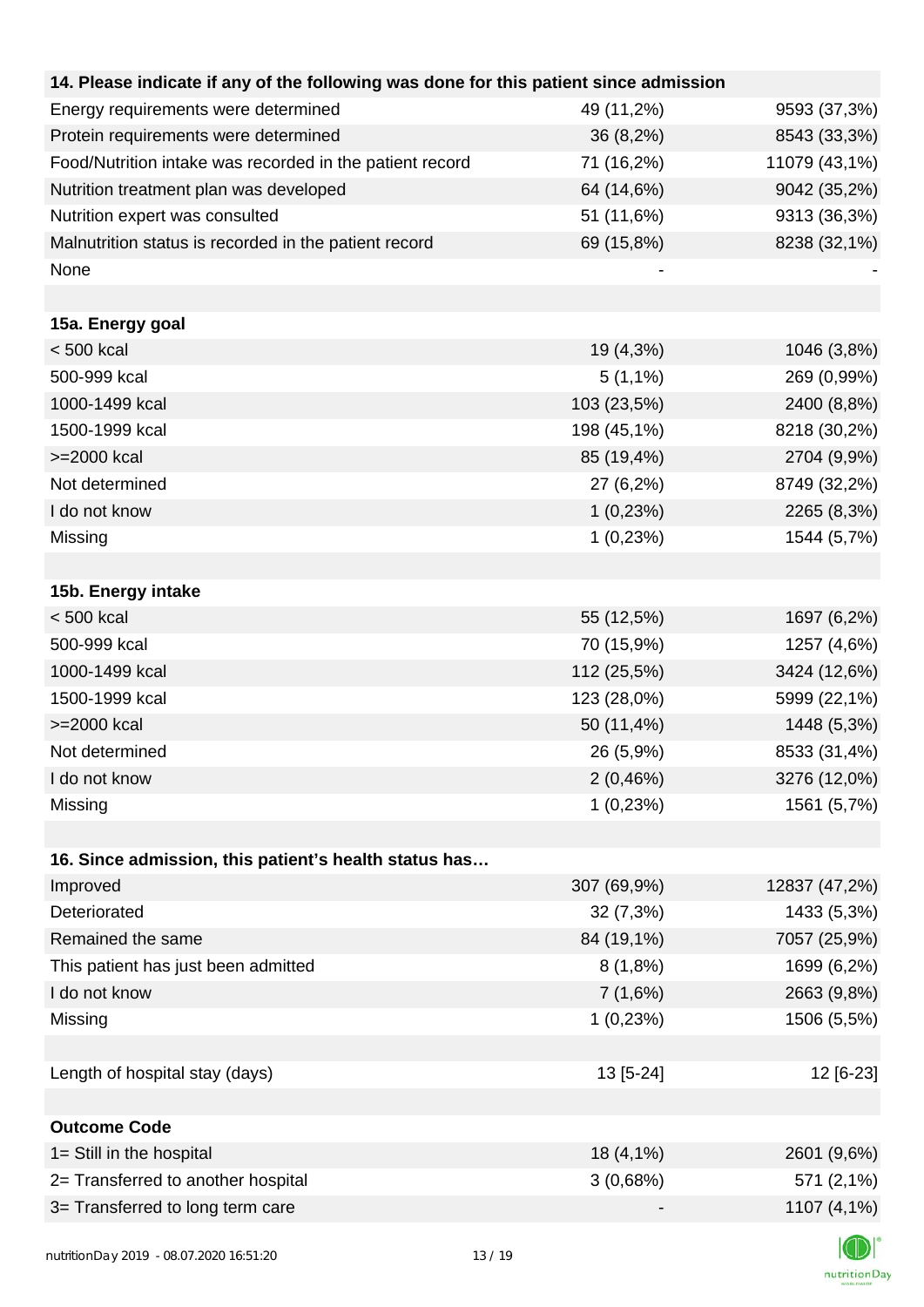| 4= Rehabilitation                    | 7(1,6%)     | 1222 (4,5%)   |
|--------------------------------------|-------------|---------------|
| 5= Discharged home                   | 288 (65,6%) | 20149 (74,1%) |
| $6 = Death$                          | 39 (8,9%)   | 845 (3,1%)    |
| $7 =$ Others                         | $36(8,2\%)$ | 507 (1,9%)    |
| Missing                              | 48 (10,9%)  | 193 (0,71%)   |
|                                      |             |               |
| Readmitted since ND                  |             |               |
| $1 = No$                             | 268 (79,5%) | 18115 (75,8%) |
| 2= Yes, same hospital planned        | 20 (5,9%)   | 1637 (6,9%)   |
| 3= Yes, same hospital unplanned      | $10(3,0\%)$ | 1465 (6,1%)   |
| 4= Yes, different hospital planned   | 9(2,7%)     | 112 (0,47%)   |
| 5= Yes, different hospital unplanned | 9(2,7%)     | 112 (0,47%)   |
| 6= Unknown                           | 9(2,7%)     | 796 (3,3%)    |
| <b>Missing</b>                       | $7(2,1\%)$  | 1597 (6,7%)   |

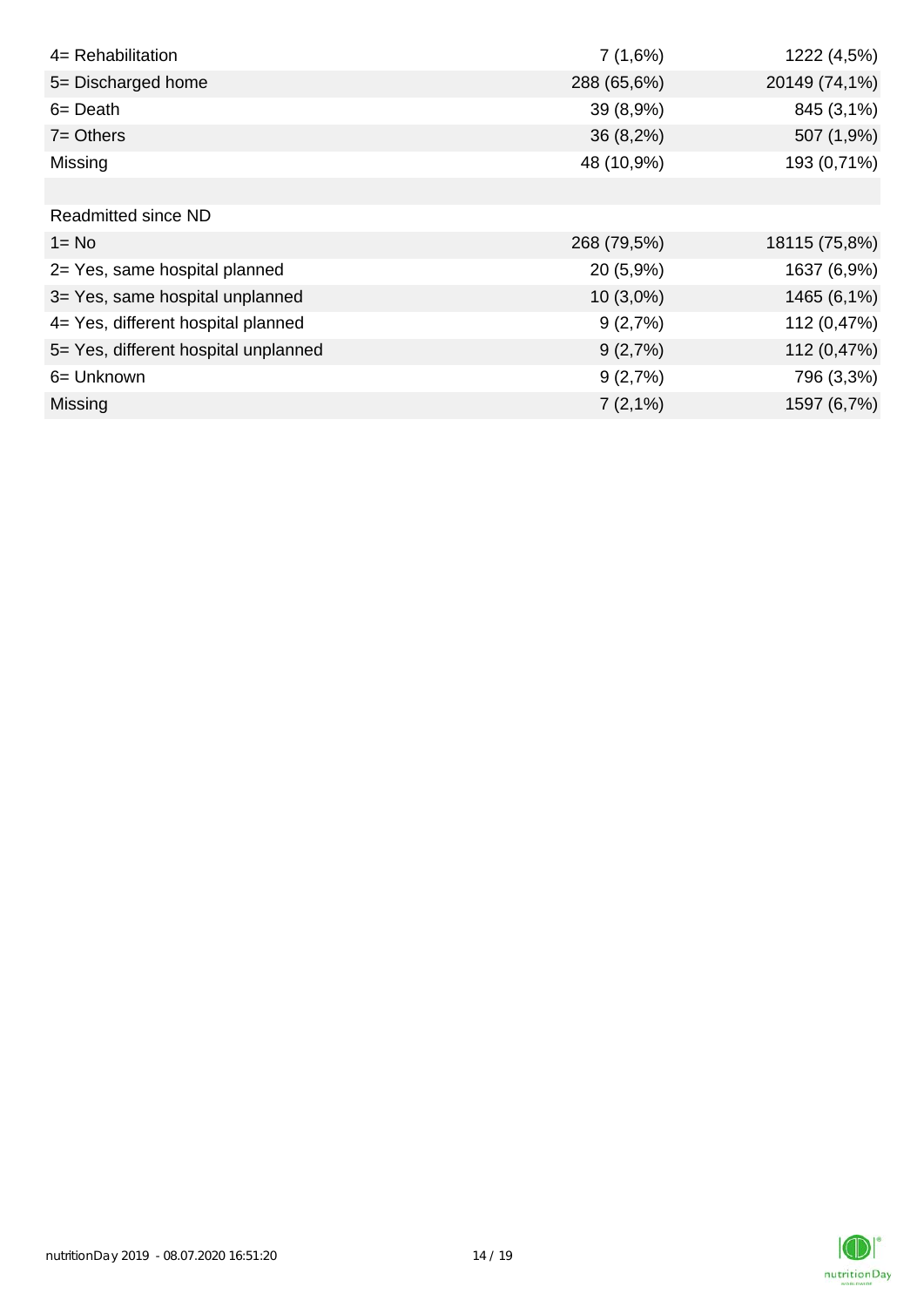|                                                                                   | <b>YOUR RESULTS</b> | <b>REFERENCE RESULTS</b> |
|-----------------------------------------------------------------------------------|---------------------|--------------------------|
|                                                                                   |                     |                          |
| 1. What are your typical dietary habits?                                          |                     |                          |
| No special dietary habits                                                         | 344 (80,6%)         | 17526 (66,5%)            |
| I am vegetarian                                                                   | 2(0,47%)            | 510 (1,9%)               |
| I adhee to a vegan diet                                                           |                     | 193 (0,73%)              |
| I eat gluten-free diet                                                            |                     | 244 (0,93%)              |
| I avoid added sugars                                                              | 36 (8,4%)           | 3934 (14,9%)             |
| I avoid carbohydrates                                                             | 12 (2,8%)           | 1502 (5,7%)              |
| I eat a low fat-diet                                                              | 41 (9,6%)           | 2899 (11,0%)             |
| I am lactose intolerant                                                           | $8(1,9\%)$          | 946 (3,6%)               |
| Other special diet due to intolerances/allergies                                  | 7(1,6%)             | 469 (1,8%)               |
| Other                                                                             | 24 (5,6%)           | 1854 (7,0%)              |
| No answer given                                                                   | $5(1,2\%)$          | 1891 (7,2%)              |
|                                                                                   |                     |                          |
| 2. Where did you live before your current hospital admission?                     |                     |                          |
| At home                                                                           | 322 (75,4%)         | 22025 (83,6%)            |
| In a nursing home or other live-in facility                                       | 7(1,6%)             | 836 (3,2%)               |
| I was transferred from another hospital                                           | 84 (19,7%)          | 1411 (5,4%)              |
| Other                                                                             | 8(1,9%)             | 374 (1,4%)               |
| Missing                                                                           | 6(1,4%)             | 1694 (6,4%)              |
|                                                                                   |                     |                          |
| 3. In general, are you able to walk?                                              |                     |                          |
| Yes                                                                               | 248 (58,1%)         | 16014 (60,8%)            |
| Yes, with someone's help                                                          | 86 (20,1%)          | 2580 (9,8%)              |
| Yes, independently using a cane, walker, or crutches                              | 20 (4,7%)           | 3466 (13,2%)             |
| No, I have a wheelchair                                                           | 19 (4,4%)           | 1033 (3,9%)              |
| No, I am bedridden                                                                | 46 (10,8%)          | 1462 (5,6%)              |
| Missing                                                                           | 8(1,9%)             | 1785 (6,8%)              |
|                                                                                   |                     |                          |
| 4. In general, how would you say your health is?                                  |                     |                          |
| Very good                                                                         | 42 (9,8%)           | 1854 (7,0%)              |
| Good                                                                              | 206 (48,2%)         | 8966 (34,0%)             |
| Fair                                                                              | 87 (20,4%)          | 9409 (35,7%)             |
| Poor                                                                              | 69 (16,2%)          | 3513 (13,3%)             |
| Very poor                                                                         | 15 (3,5%)           | 824 (3,1%)               |
| Missing                                                                           | $8(1,9\%)$          | 1774 (6,7%)              |
|                                                                                   |                     |                          |
| 5. Over the last 12 months prior to your current hospital admission approximately |                     |                          |
| how many times have you seen a doctor?                                            | $3[1-8]$            | $5[2-10]$                |
| how many times have you been admitted to the                                      | $1[0-2]$            | $1[0-2]$                 |

hospital (Emergency room, any ward)?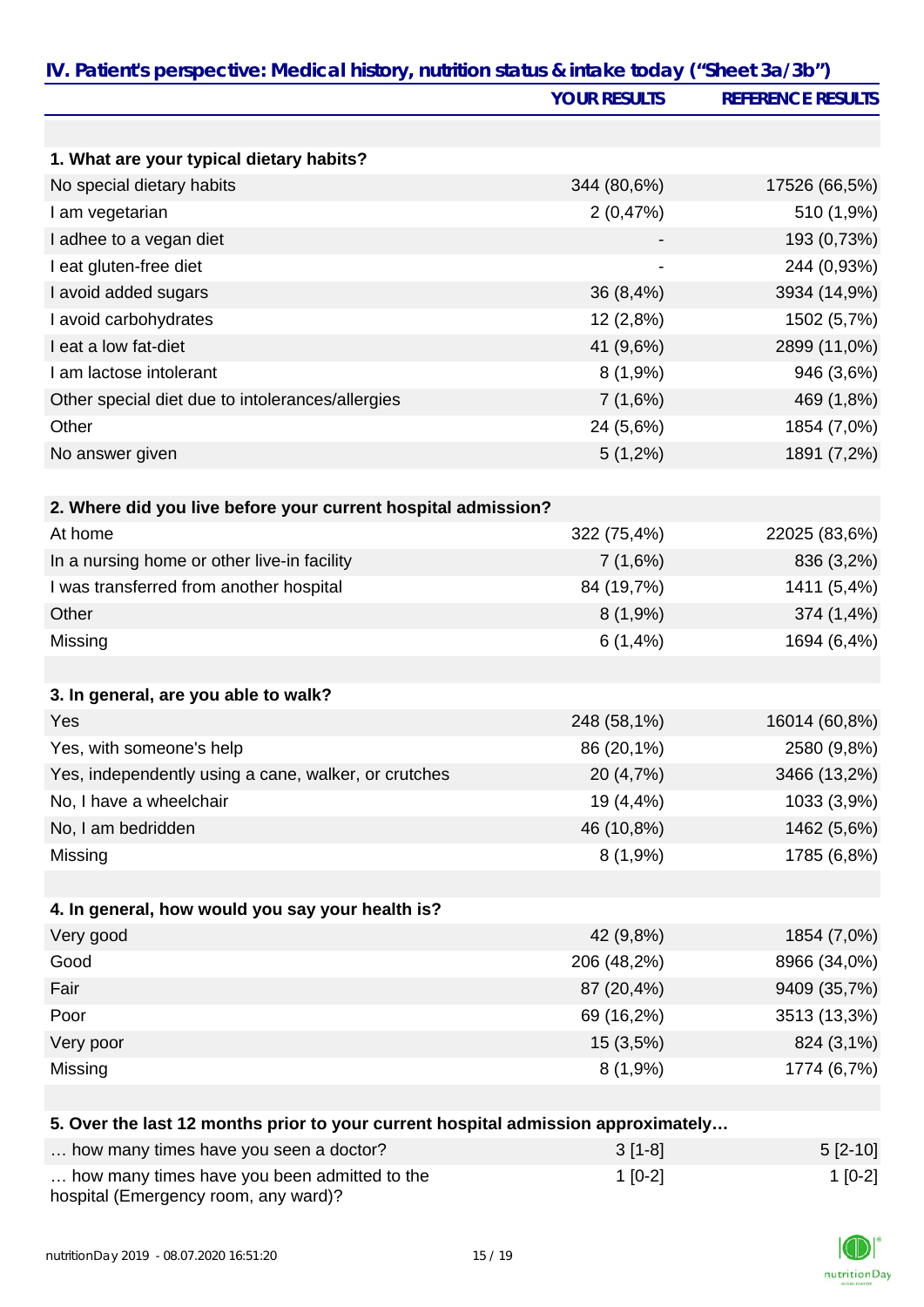| how many nights in total have you spent in hospital? | $3[0-8]$ | $5[0-15]$ |
|------------------------------------------------------|----------|-----------|
|------------------------------------------------------|----------|-----------|

| 6. How many different medications do you take routinely each day (prior to hospitalisation)? |                           |               |
|----------------------------------------------------------------------------------------------|---------------------------|---------------|
| $1 - 2$                                                                                      | 94 (22,0%)                | 4936 (18,7%)  |
| $3-5$                                                                                        | 126 (29,5%)               | 6672 (25,3%)  |
| More than 5                                                                                  | 78 (18,3%)                | 7906 (30,0%)  |
| None                                                                                         | 90 (21,1%)                | 3926 (14,9%)  |
| I do not know                                                                                | 28 (6,6%)                 | 1077 (4,1%)   |
| Missing                                                                                      | 11 (2,6%)                 | 1823 (6,9%)   |
| 7. Do you have health insurance?                                                             |                           |               |
| Yes, private insurance only                                                                  | 36 (8,4%)                 | 4253 (16,1%)  |
| Yes, public insurance only                                                                   | 337 (78,9%)               | 12350 (46,9%) |
| Yes, both                                                                                    | $3(0,70\%)$               | 3229 (12,3%)  |
| None                                                                                         | 37 (8,7%)                 | 2938 (11,2%)  |
| I prefer not to answer                                                                       | $4(0,94\%)$               | 1314 (5,0%)   |
| Missing                                                                                      | 10 (2,3%)                 | 2256 (8,6%)   |
|                                                                                              |                           |               |
| 8. What was your weight 5 years ago?                                                         | 69 [60-80]                | 72 [60-85]    |
| I do not know                                                                                | 113 (26,5%)               | 6267 (23,8%)  |
|                                                                                              |                           |               |
| 9a. Have you lost weight within the last 3 months?                                           |                           |               |
| Yes, intentionally                                                                           | 34 (8,0%)                 | 2468 (9,4%)   |
| Yes, unintentionally                                                                         | 148 (34,7%)               | 10065 (38,2%) |
| No, my weight stayed the same                                                                | 115 (26,9%)               | 7869 (29,9%)  |
| No, I gained weight                                                                          | 73 (17,1%)                | 2857 (10,8%)  |
| I do not know                                                                                | 46 (10,8%)                | 2512 (9,5%)   |
| Missing                                                                                      | 11 (2,6%)                 | 569 (2,2%)    |
|                                                                                              |                           |               |
| 9b. If yes, how many kg did you lose?                                                        | 6 [4-10]                  | $6[4-10]$     |
| I do not know                                                                                | 25 (13,7%)                | 1997 (15,9%)  |
|                                                                                              |                           |               |
| 10. Did you know about your hospitalisation two days<br>before admission? (Yes)              | 170 (41,1%)               | 9602 (40,6%)  |
| 11. Please indicate if you                                                                   |                           |               |
| were weighed at admission                                                                    | 164 (39,0%)               | 14112 (57,4%) |
| were informed about your nutrition status                                                    | 71 (16,9%)                | 8364 (34,3%)  |
| were informed about nutrition care options                                                   | 70 (16,6%)                | 7769 (31,9%)  |
| received special nutrition care                                                              | 52 (12,4%)                | 7463 (30,7%)  |
|                                                                                              |                           |               |
| 10. Haw well have you esten in the week hefere you we                                        | ductional to the heading? |               |

| 12. How well have you eaten in the week before you were admitted to the hospital? |             |               |
|-----------------------------------------------------------------------------------|-------------|---------------|
| More than normal                                                                  | 37 (8,7%)   | 1163 (4,4%)   |
| Normal                                                                            | 235 (55,4%) | 15832 (60,4%) |

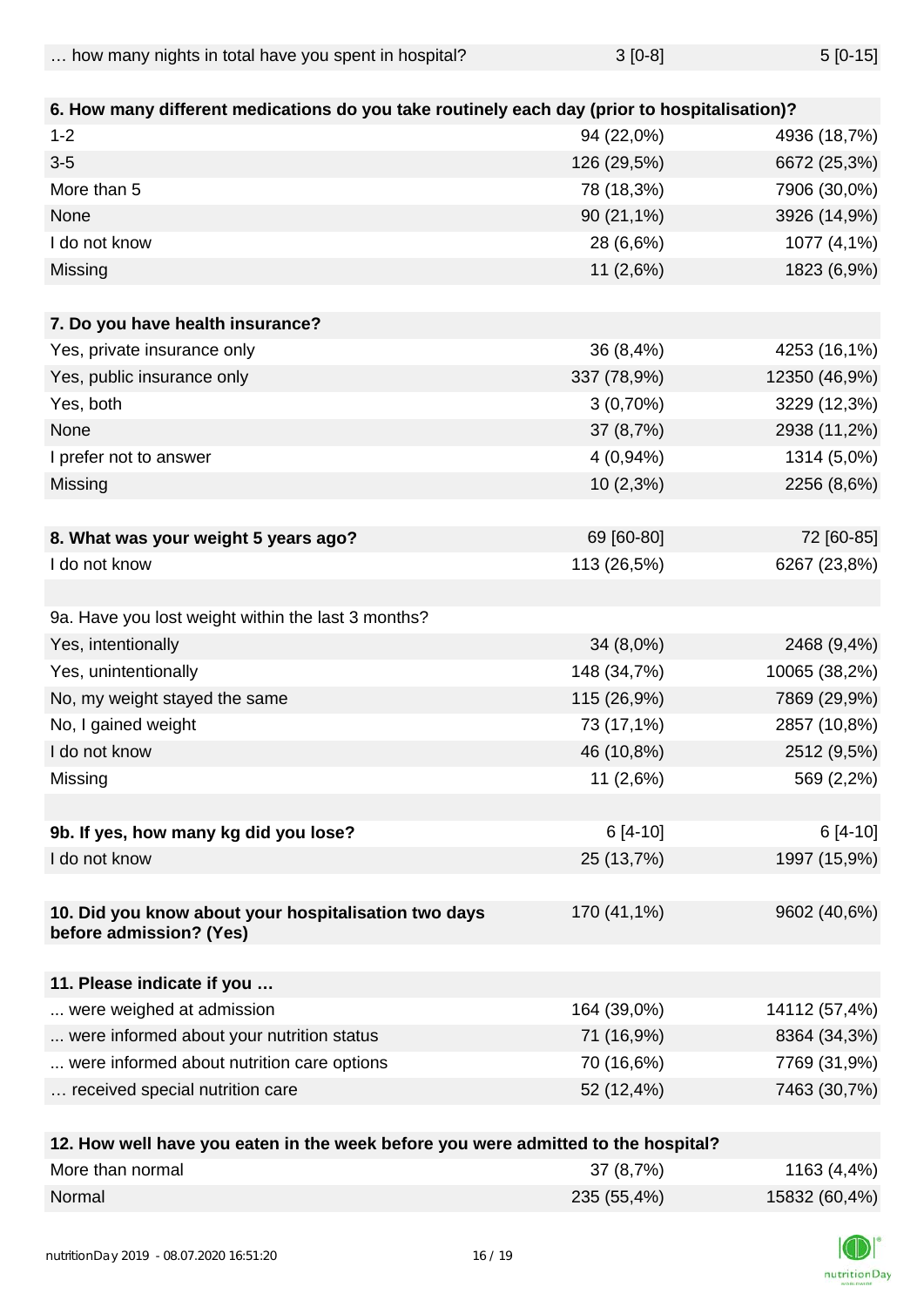| About 3/4 of normal                                                            | 25 (5,9%)   | 2728 (10,4%)  |
|--------------------------------------------------------------------------------|-------------|---------------|
| About half of normal                                                           | 53 (12,5%)  | 3287 (12,5%)  |
| About a quarter to nearly nothing                                              | 58 (13,7%)  | 2496 (9,5%)   |
| I do not know                                                                  | $9(2,1\%)$  | 264 (1,0%)    |
| Missing                                                                        | 7(1,7%)     | 443 (1,7%)    |
|                                                                                |             |               |
| 13. In general, how satisfied are you with the food at the hospital?           |             |               |
| Very satisfied                                                                 | 69 (16,3%)  | 6066 (23,1%)  |
| Somewhat satisfied                                                             | 94 (22,2%)  | 8166 (31,2%)  |
| <b>Neutral</b>                                                                 | 107 (25,2%) | 4867 (18,6%)  |
| <b>Dissatisfied</b>                                                            | 51 (12,0%)  | 2103 (8,0%)   |
| Very dissatisfied                                                              | 54 (12,7%)  | 726 (2,8%)    |
| I do not know                                                                  | 41 (9,7%)   | 2021 (7,7%)   |
| Missing                                                                        | 8(1,9%)     | 2264 (8,6%)   |
|                                                                                |             |               |
| 14. Did you get any help with eating TODAY?                                    |             |               |
| Yes, from family or friends                                                    | 103 (24,3%) | 2448 (9,3%)   |
| Yes, from hospital staff                                                       | 10(2,4%)    | 1670 (6,4%)   |
| <b>No</b>                                                                      | 291 (68,6%) | 19193 (73,2%) |
| I do not know                                                                  | 7(1,7%)     | 302 (1,2%)    |
| Missing                                                                        | 13(3,1%)    | 2600 (9,9%)   |
|                                                                                |             |               |
| 15. Were you able to eat without interruption TODAY?<br>(Yes)                  | 255 (62,2%) | 17231 (74,2%) |
|                                                                                |             |               |
| 16a. Please indicate how much hospital food you ate for lunch or dinner TODAY: |             |               |
| About all                                                                      | 112 (26,4%) | 12095 (46,1%) |
| 1/2                                                                            | 120 (28,3%) | 6486 (24,7%)  |
| 1/4                                                                            | 124 (29,2%) | 3353 (12,8%)  |
| Nothing                                                                        | 59 (13,9%)  | 3130 (11,9%)  |
| Missing                                                                        | $9(2,1\%)$  | 1149 (4,4%)   |
|                                                                                |             |               |
| 16b. The portion size of the meal I ordered TODAY was                          |             |               |
| Standard                                                                       | 264 (62,3%) | 15979 (61,0%) |
| Smaller                                                                        | 58 (13,7%)  | 2367 (9,0%)   |
| Larger                                                                         | 44 (10,4%)  | 1119 (4,3%)   |
| I do not know                                                                  | 34 (8,0%)   | 2429 (9,3%)   |
| Missing                                                                        | 24 (5,7%)   | 4319 (16,5%)  |
|                                                                                |             |               |
| 17. If you did not eat everything of your meal, please tell us why:            |             |               |
| I did not like the type of food offered                                        | 47 (15,5%)  | 2061 (15,9%)  |
| I did not like the smell/taste of the food                                     | 58 (19,1%)  | 1569 (12,1%)  |
| The food did not fit my cultural/religious preferences                         | 2(0,66%)    | 143 (1,1%)    |
| The food was too hot                                                           | $4(1,3\%)$  | 59 (0,45%)    |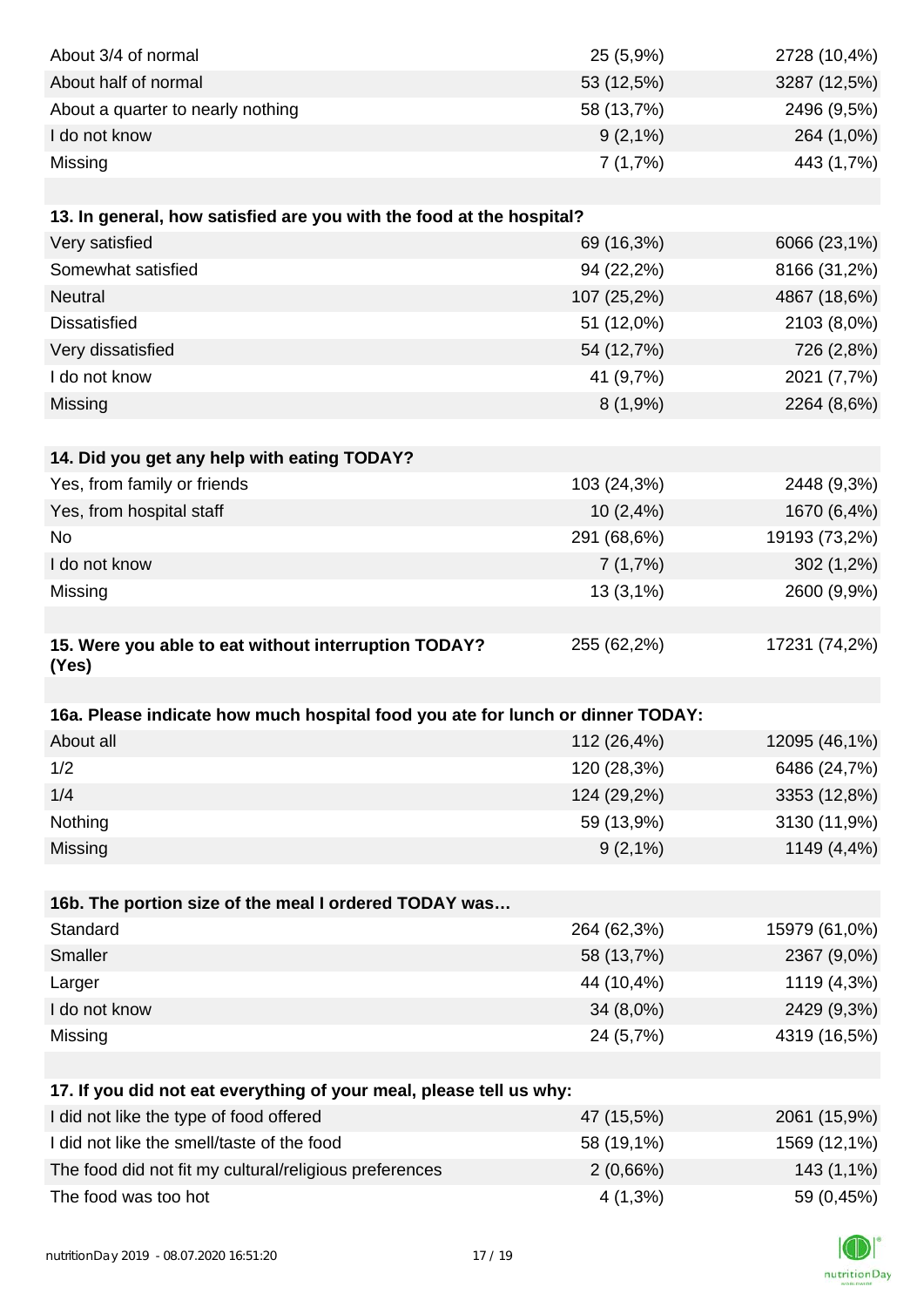| The food was too cold                              | 13 (4,3%)   | 296 (2,3%)   |
|----------------------------------------------------|-------------|--------------|
| Due to food allergy/intolerance                    | $6(2,0\%)$  | 96 (0,74%)   |
| I was not hungry at that time                      | $15(5,0\%)$ | 2205 (17,0%) |
| I do not have my usual appetite                    | 102 (33,7%) | 3830 (29,5%) |
| I have problems chewing/swallowing                 | $16(5,3\%)$ | 761 (5,9%)   |
| I normally eat less than what was served           | 25 (8,3%)   | 1427 (11,0%) |
| I had nausea/vomiting                              | 32 (10,6%)  | 1029 (7,9%)  |
| I was too tired                                    | 15 (5,0%)   | 789 (6,1%)   |
| I cannot eat without help                          | 11(3,6%)    | 208 (1,6%)   |
| I was not allowed to eat                           | 42 (13,9%)  | 1289 (9,9%)  |
| I had an exam, surgery, or test and missed my meal | $10(3,3\%)$ | 766 (5,9%)   |
| I did not get requested food                       | 5(1,7%)     | 139 (1,1%)   |
| No answer given                                    | 53 (17,5%)  | 1829 (14,1%) |

| 18. Enter the number of glasses/cups of the drinks you consumed in the last 24 hours |             |              |
|--------------------------------------------------------------------------------------|-------------|--------------|
| Water                                                                                | $2[1-4]$    | $3[2-5]$     |
| Tea                                                                                  | $2[1-3]$    | $1[0-2]$     |
| Coffee                                                                               | $0 [0-0]$   | $1[1-2]$     |
| <b>Milk</b>                                                                          | $1[1-1]$    | $1[0-1]$     |
| Fruit juice                                                                          | $2[1-3]$    | $1[0-2]$     |
| Soft drinks                                                                          | $0 [0-0]$   | $0[0-1]$     |
| <b>Nutrition drink</b>                                                               | $0$ [0-0]   | $0[0-1]$     |
| Other                                                                                | $0 [0-0]$   | $0[0-1]$     |
|                                                                                      |             |              |
| 19a. Did you eat any food apart from hospital food<br><b>TODAY?</b>                  | 152 (38,9%) | 6580 (28,9%) |
|                                                                                      |             |              |

| 19b. If yes, what did you eat? |                          |              |
|--------------------------------|--------------------------|--------------|
| Sweet snacks                   | 25 (16,4%)               | 1928 (29,3%) |
| Salty snacks                   | $\overline{\phantom{a}}$ | 749 (11,4%)  |
| Homemade food                  | 80 (52,6%)               | 963 (14,6%)  |
| <b>Fruits</b>                  | 62 (40,8%)               | 2551 (38,8%) |
| Dairy products                 | 4(2,6%)                  | 724 (11,0%)  |
| Food delivered/restaurant      | $9(5,9\%)$               | 293 (4,5%)   |
| Sandwich                       | $8(5,3\%)$               | 421 (6,4%)   |
| Other                          | 34 (22,4%)               | 1042 (15,8%) |

| 20. How has your food intake changed since your hospital admission? |             |               |  |  |
|---------------------------------------------------------------------|-------------|---------------|--|--|
| Increased                                                           | 48 (11,3%)  | 3706 (14,1%)  |  |  |
| Decreased                                                           | 253 (59,7%) | 7774 (29,7%)  |  |  |
| Stayed the same                                                     | 104 (24,5%) | 10331 (39,4%) |  |  |
| I do not know                                                       | $9(2,1\%)$  | 1690 (6,4%)   |  |  |
| Missing                                                             | 10(2,4%)    | 2712 (10,3%)  |  |  |